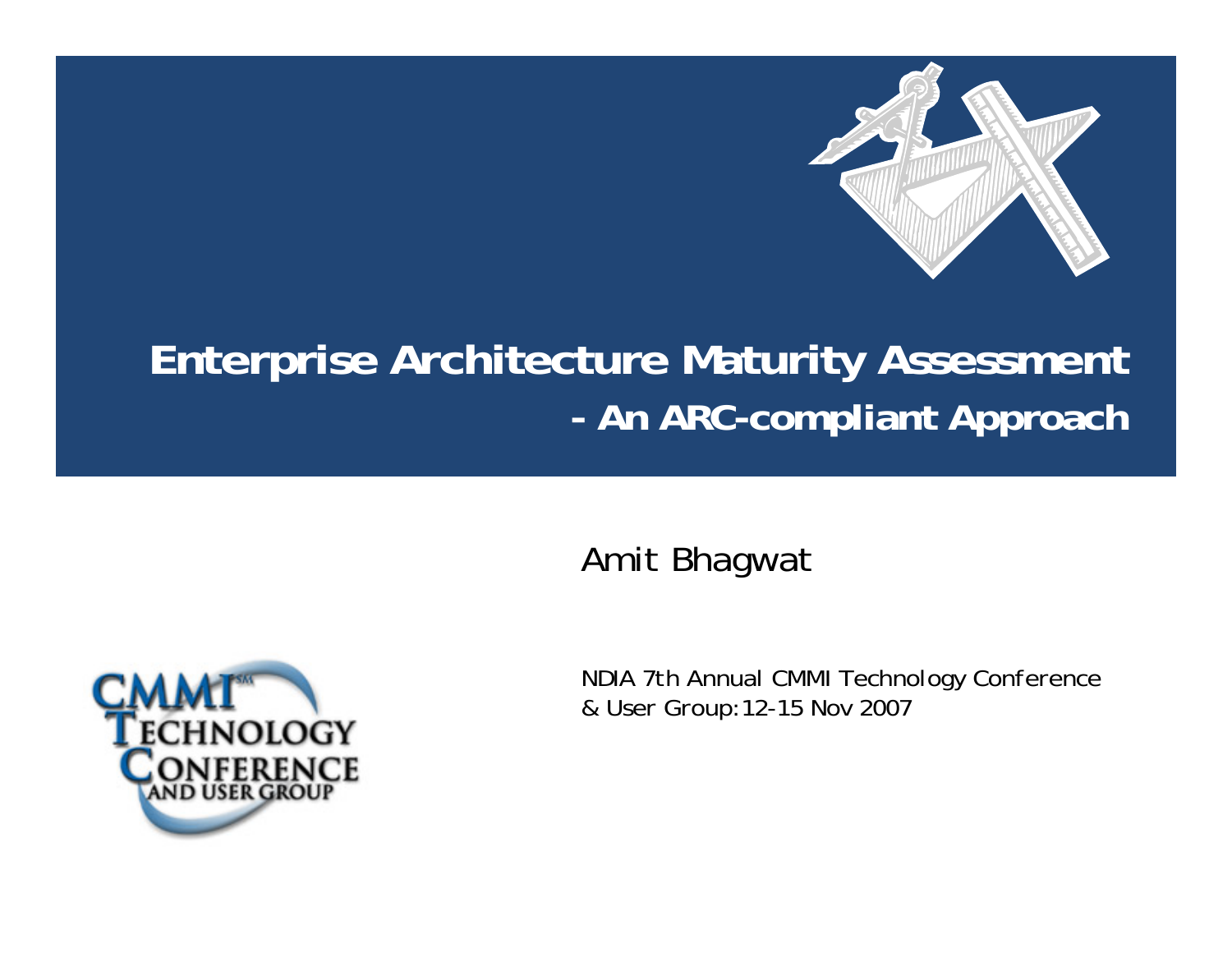

- Introduction to the Presenter
- Context of the Appraisal
- Appraisal Design
- Appraisal Execution
- Appraisal Results Presentation (illustrations)
- Concluding Remarks



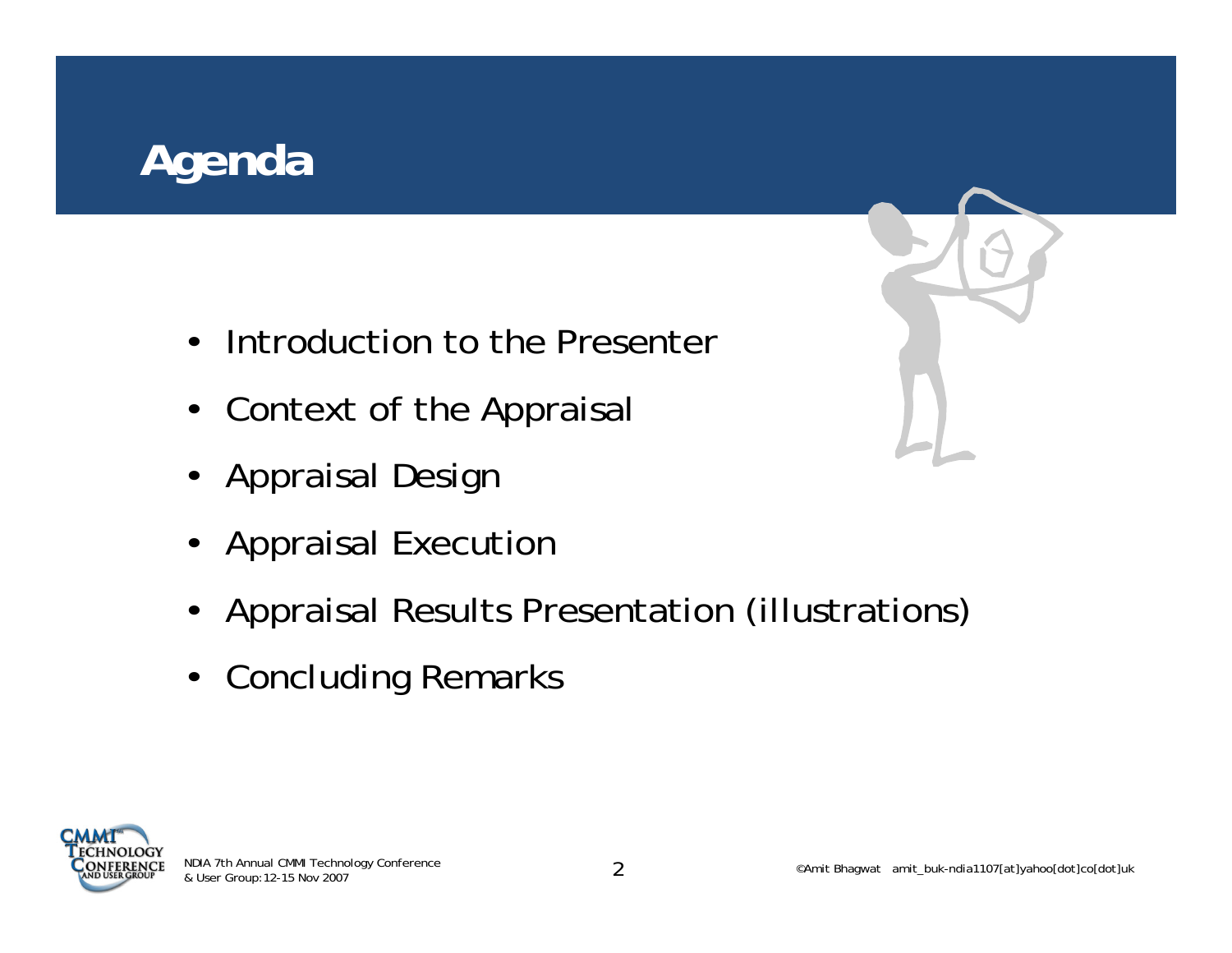# **The Presenter**



- Currently Consulting Deputy to CTO @ a City of London Institution leading in Europe in its specialty
	- *Enterprise Architecture Practice Lead*
	- *Responsible for corporate IT Policy definition*
- **Background** 
	- *Key roles*
		- Chief Designer / Design Authority
		- System Engineering & Enterprise Architecture
			- *Chief / Lead / Principal*
			- *Strategist*
			- *Mentor*
			- *Auditor*
	- *CMM-CMMI adoption background in high-maturity (3-5) organizations*
		- Predominantly in India
	- *Worked on / advised resources in*
		- a number of Public sector programs (principally in the UK)
		- Commercial sector (principally financial and ancillary services)
	- *Regular and recognized speaker and writer on Enterprise Architecture and Systems Engineering Strategy*

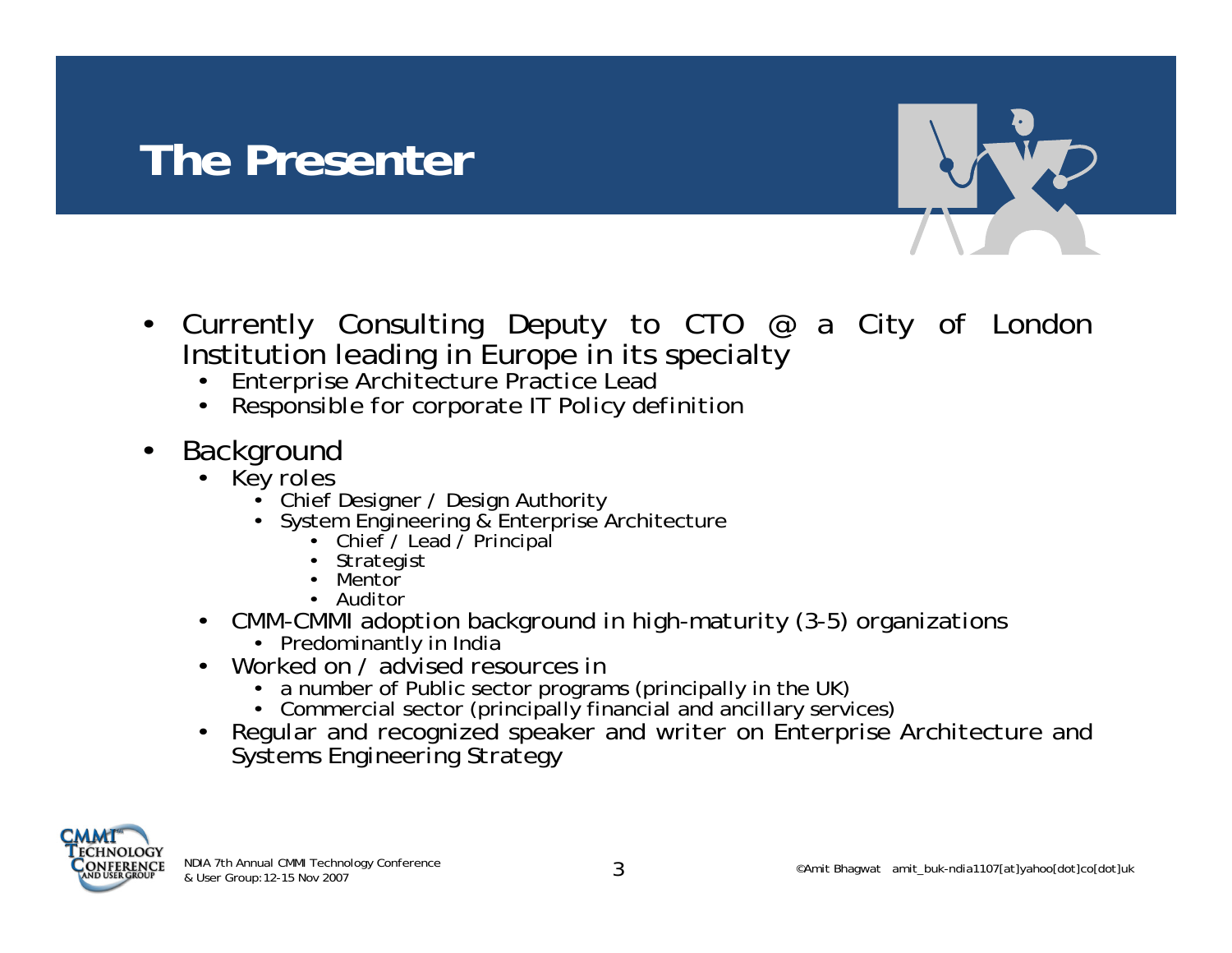# **The Context**



- I was approached
	- *By a leading IT research and strategy consulting firm*
	- *In early 2007*
	- *As EA strategist, TOGAF expert and auditor aware of the concepts of Capability and Maturity*
	- *To plan and lead Architecture Maturity Appraisal in a large UK public sector organization* 
		- The organization
			- *Endeavored to follow TOGAF as its EA framework*
			- *Had 'heard the sound' of CMM*
			- *Was aware of the Architecture-CMM referred in context of US DoC and some state government bodies*

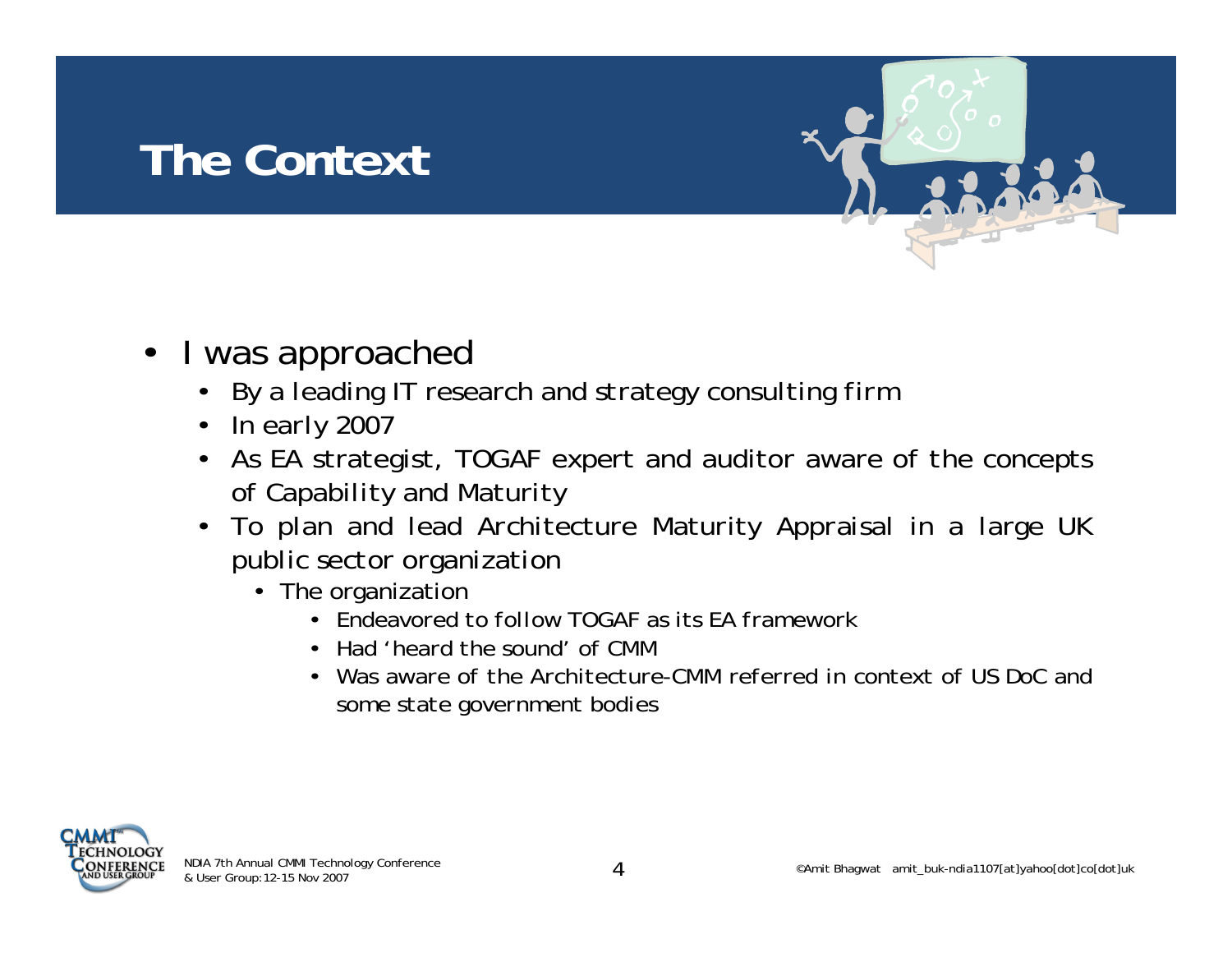# **The Appraisal Team**



- Self (acted as Lead Appraiser)
- A Subject Matter Manager from the research and consultancy organization (referred to as *the Director*)
- A Sector Lead from the research and consultancy organization (referred to as *the Managing Partner - MP*)
- Quality Assurance Manager of the public sector organization, deputy to the CTO
- A senior Enterprise Architect with consulting and SI background, freshly recruited in the public sector organization

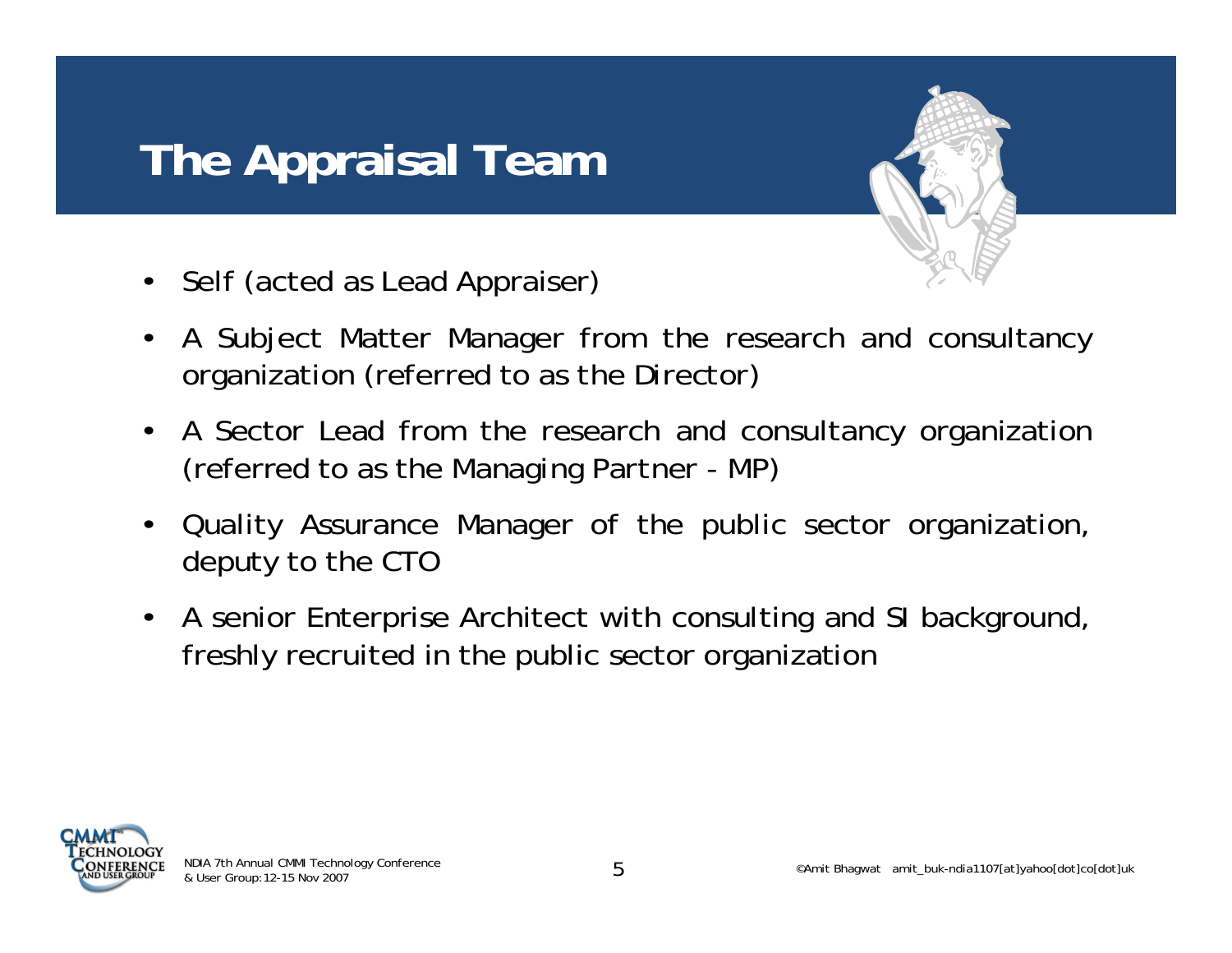# **Key Stakeholders**

- CIO
- CTO
- Functional Unit Heads (DCEO)
- Functional Units IT Heads (DCIO)



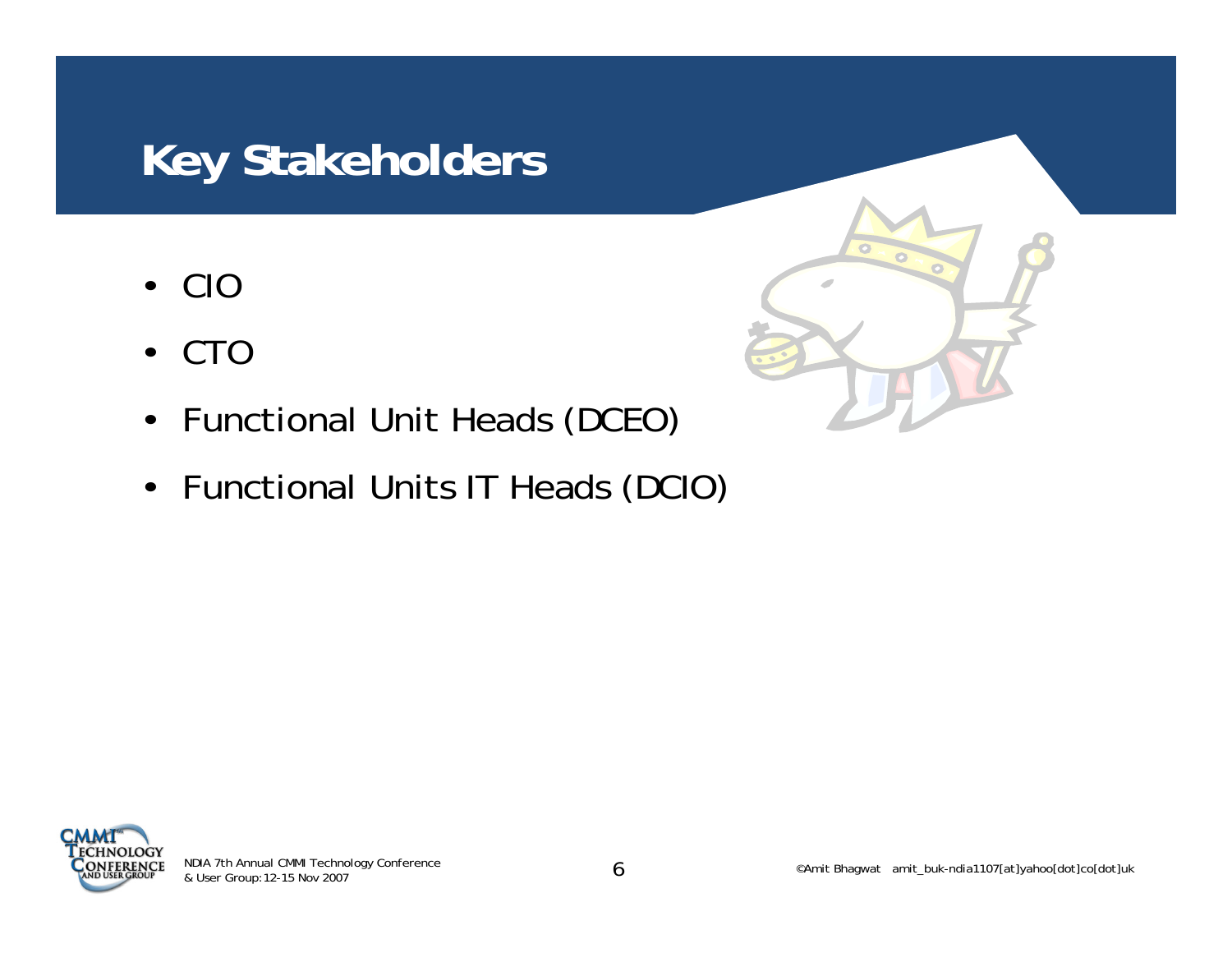



- DoC and other Architecture CMM(?) approaches (including those obtained from three leading IT research and strategy consulting organizations)
	- *Had EA-relevant subject list (like Process Areas)*
	- *Had a subject-based capability rating scale*
	- *Individual ratings were associated with adjectives (like CMMI levels)*
- However
	- *Ratings were subjective*
		- Did not look for PIIs
	- *Concept of Maturity as an 'evolutionary plateau building on characteristics of lower levels' was absent*
		- It was usually either average or weighted average of subject scores
	- *Dependence of subjects (PAs) on other subjects was not considered, though usually obvious to EA practitioners*
	- *Scores (usually being averages) ended up being fractional thus not giving any real meaning or clear adjective, to focus improvement*

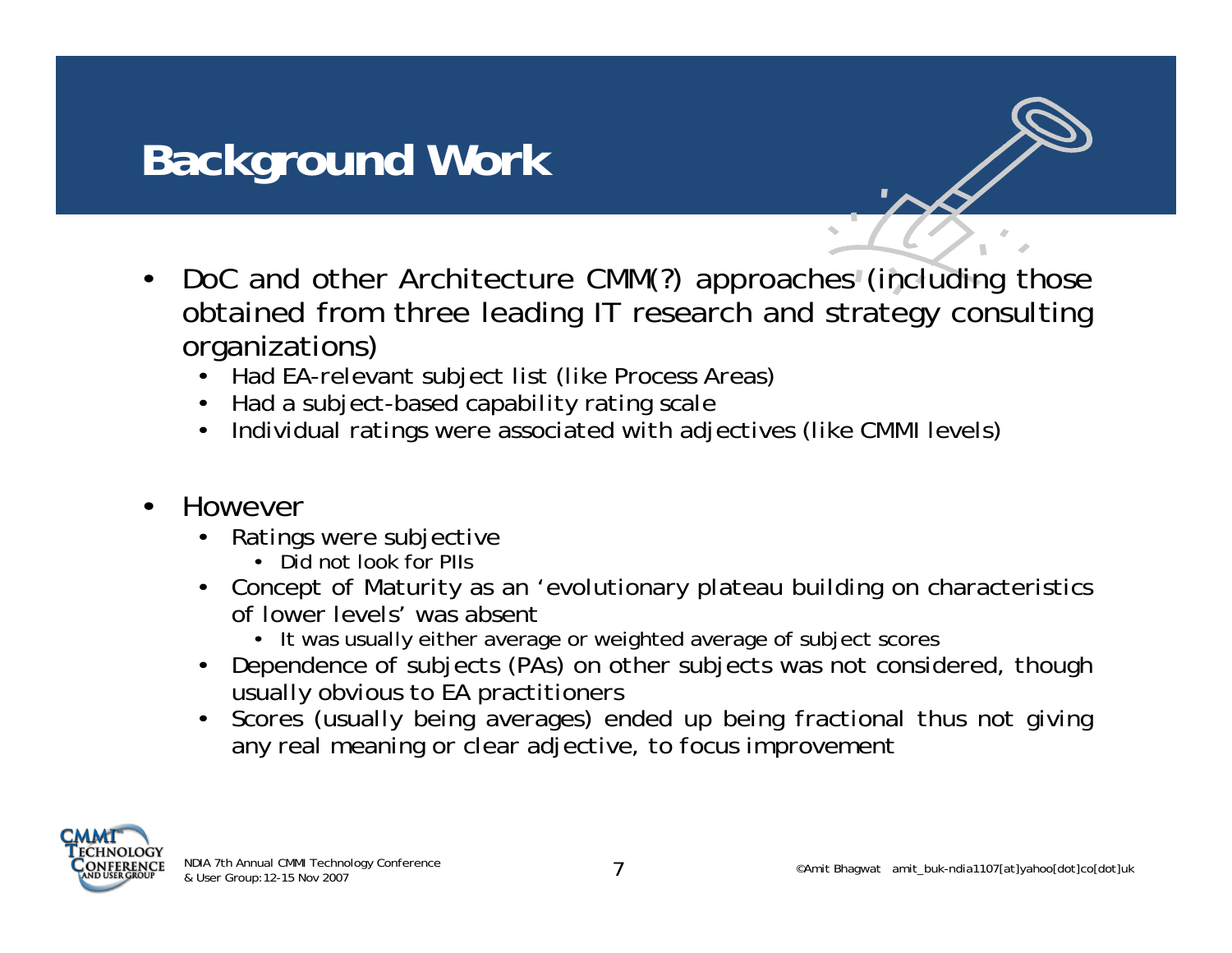# **Appraisal Purpose – Stakeholders' View**

#### • To

- *Understand strength and weakness across areas of the EA practice*
- *Obtain advice on EA strategy*
- *Plan EA improvement over the next 12 months*
- *Be able to make year-on-year comparison*
- *Gain greater self-confidence in operations and delivery*
- Not to
	- *Be industry-wide exemplar*
	- *Serve as prestige point for the stakeholders*
	- *Satisfy specific industry assessment framework*
	- *Achieve / exhibit credibility in others' eyes*



©Amit Bhagwat amit\_buk-ndia1107[at]yahoo[dot]co[dot]uk NDIA 7th Annual CMMI Technology Conference & User Group:12-15 Nov 2007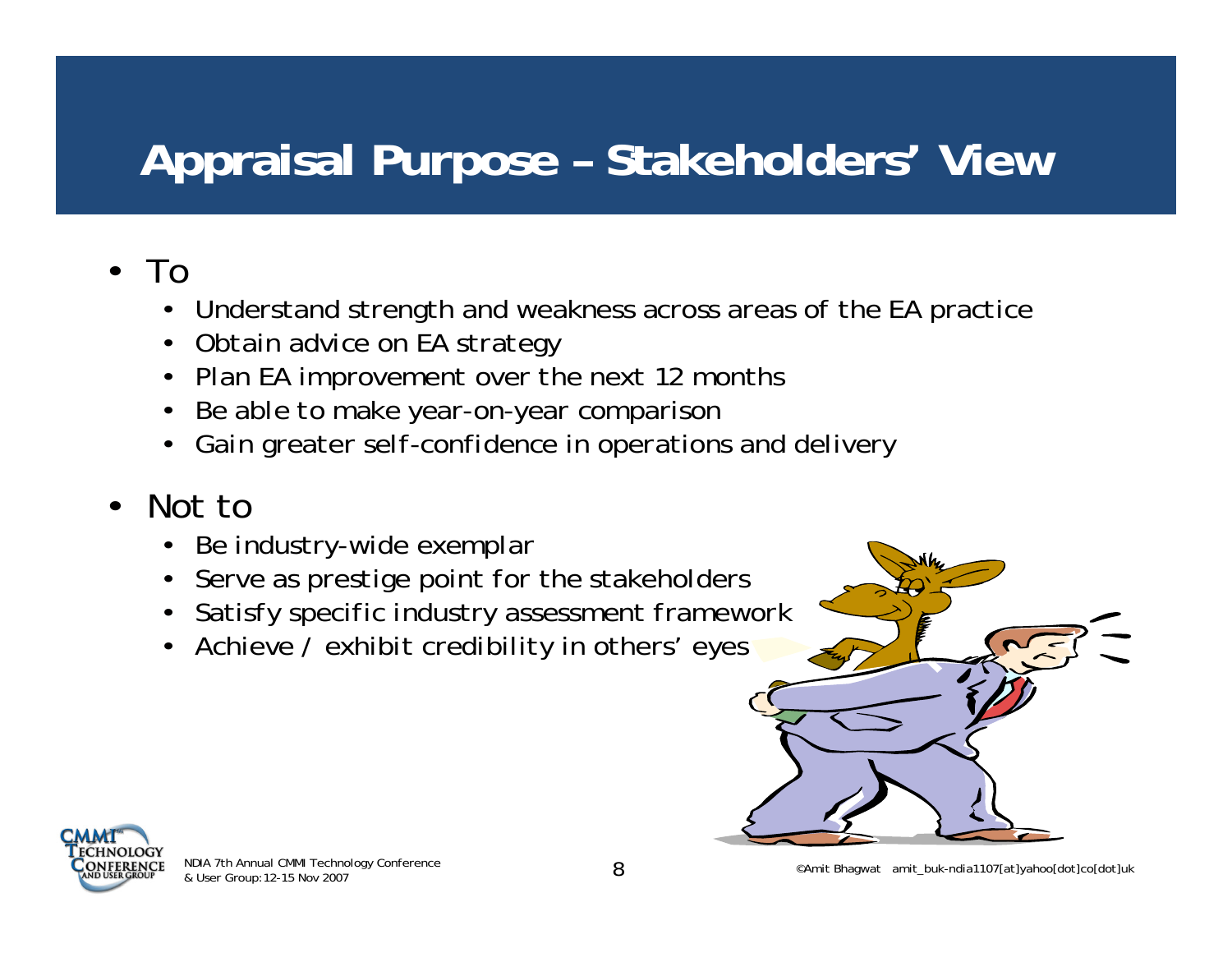# **Appraisal Design – Key Decisions**

- Make Appraisal Objective Record Type A, and Type B or C Plls
- Decide relevant Subjects (PAs) through consensus among appraisers and stakeholders (with subject matter background) and present individual subject rating
- Decide relevant PA capability levels and associate each level with meaningful adjective through consensus among appraisers and stakeholders (with subject matter background)
- Where meaningful, use adjectives/levels used in the wider industry
- Create lucid practice statements for PAs to correlate with capability level adjectives
- Design an appraisal framework that a competent team of appraisers can reliably repeat to obtain results that may be compared
- Keep ARC 1.2 compliance in mind in Appraisal Method Design

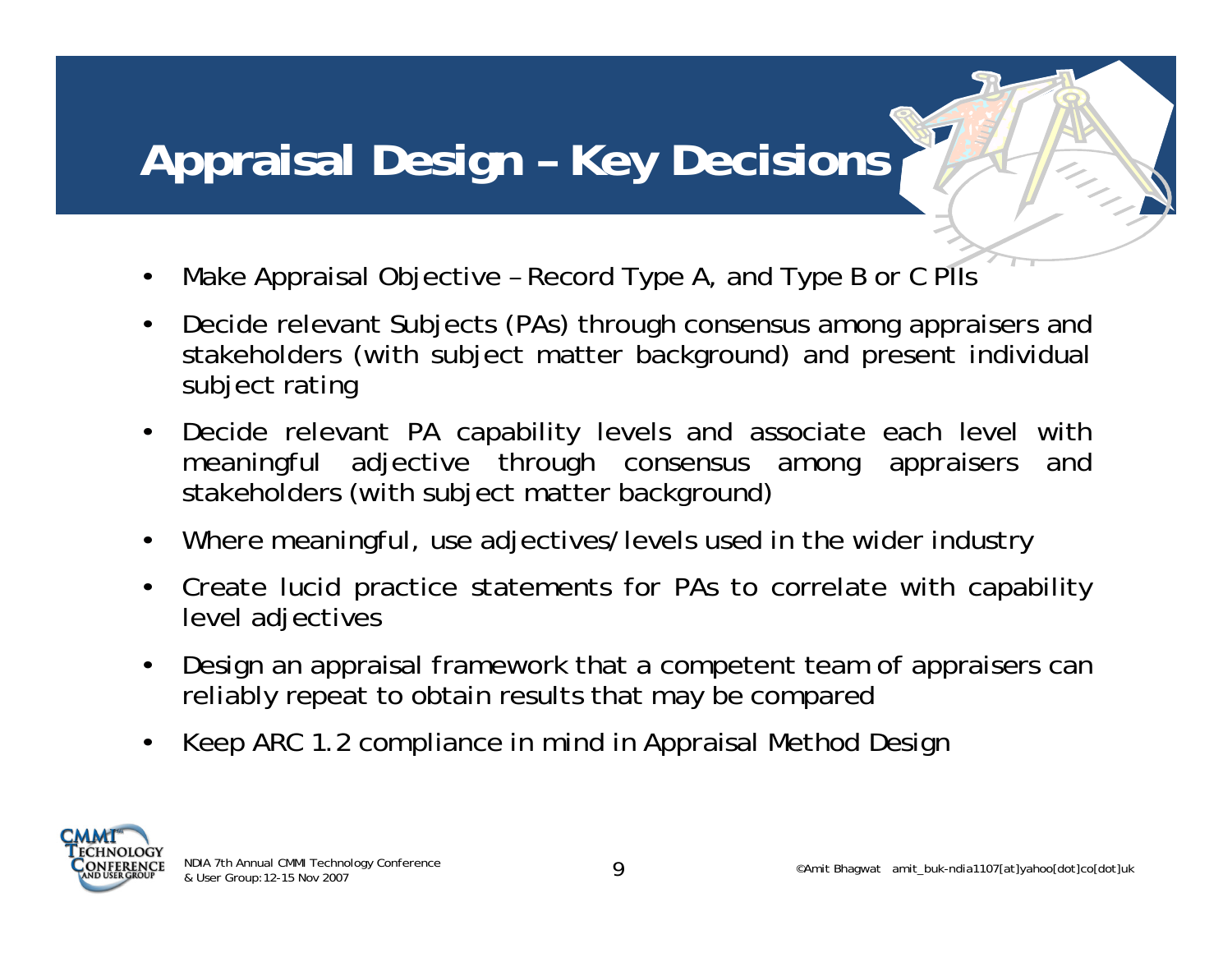# **Appraisal Execution – Key Decisions**

- A PA is deemed to be at a capability level when practice statements associated with that level and all the levels below are remarked to be true and verified as such by all 'relevant' samples appraised
	- *E.g. Business unit customers groups could be spared providing type A PII on Applications Architecture Development, but not on Architecture Communication*
- Cover different groups (Business Units IT Functions, IT Strategy Function, IT Common Services Function, Business Unit Customers) adequately and provide their trends
- Provide PA-based capabilities in the form of relevant adjectives, noting key weaknesses (and improvement recommendations) for each PA
- Conduct appraisal with rigor of ARC Class B, or greater
	- *Typical team size 4 (minimum 2)*
	- *Evidence as type A and B or C*
	- *All organization units in context covered*



NDIA 7th Annual CMMI Technology Conference and the state of the state of the state of the SAMI Technology Conference and the state of the SAMI Technology Conference and the state of the SAMI Technology Conference and the S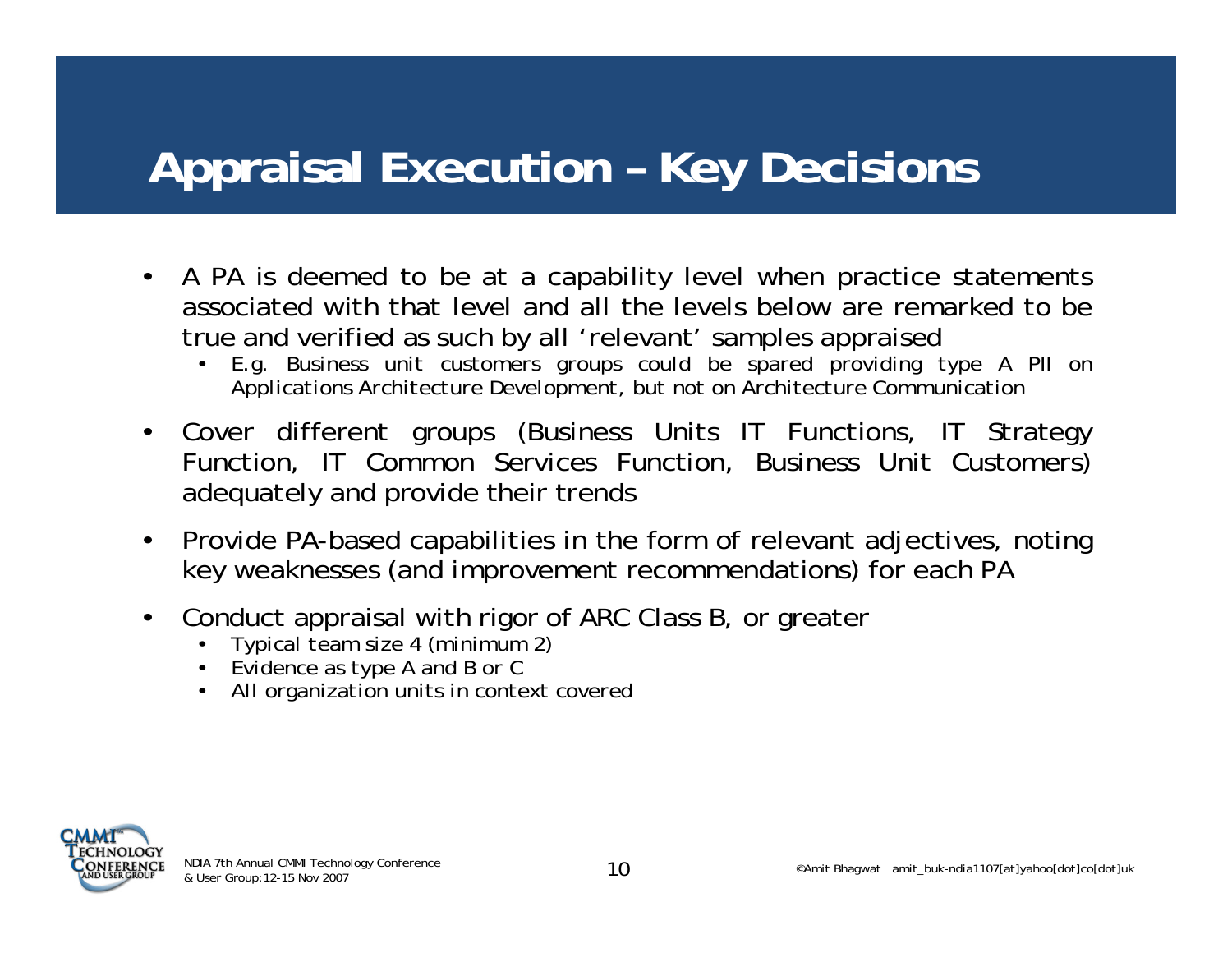# **Implementation - PAs**

- Process Areas / Subjects (inspired from various federal sources, including DoC, and TOGAF)
	- *Architecture Process*
	- *Architecture Development*
	- *Business Linkage*
	- *Senior Management Involvement*
	- *Operating Unit Understanding and Acceptance of EA*
	- *EA Consistency, Representativeness, Contribution across Operating Units*
	- *Architecture Communication seeded through Process and Framework Documentation*
	- *Architecture Communication actuated through Passive Broadcasting Mechanisms*
	- *Active diffusion of EA ideas through Education and Communities*
	- *IT Security*
	- *EA Governance*
	- *IT Investment and Acquisition Strategy*
	- *IT Transformational Governance Impact, Change and Migration*

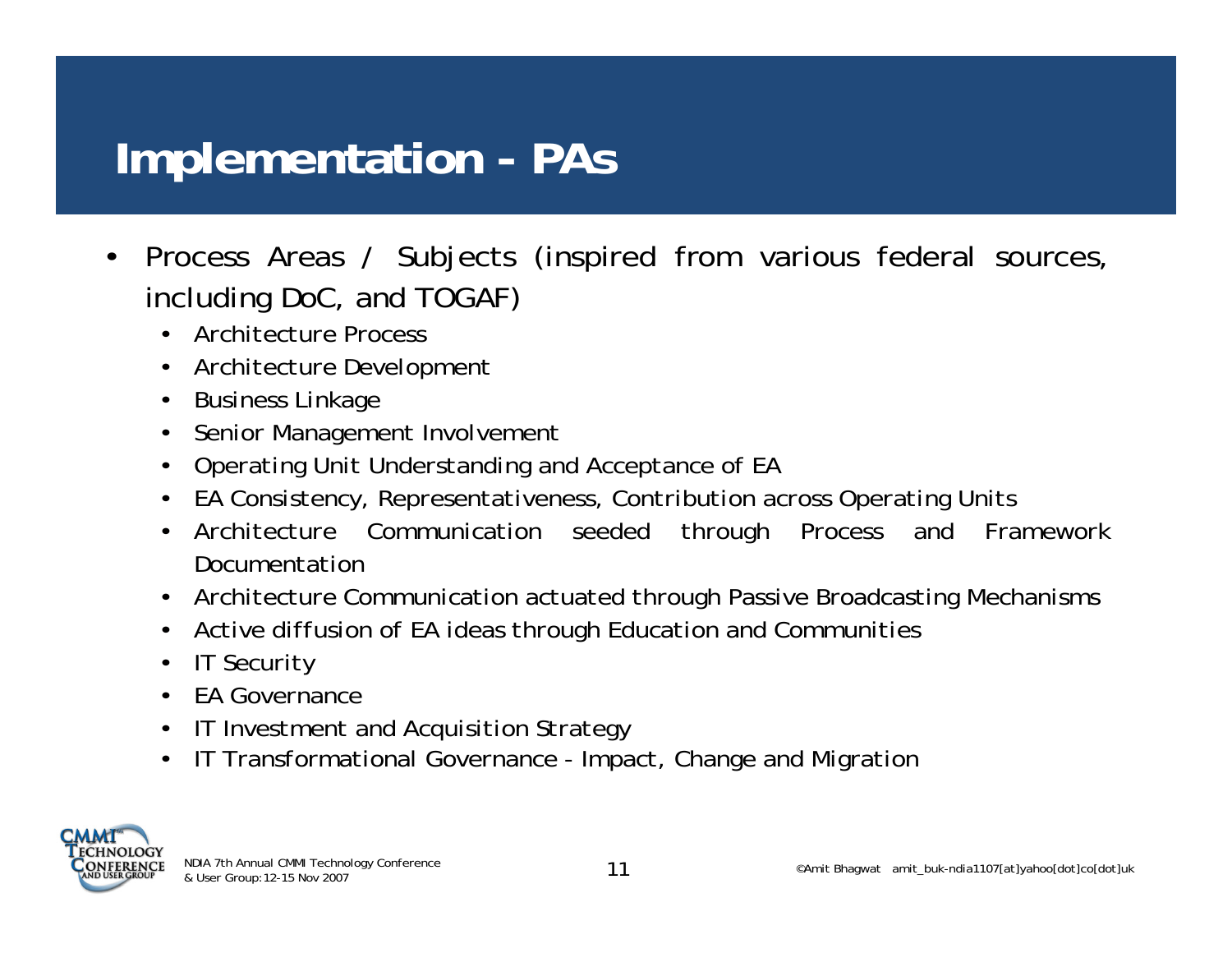# **Implementation - Levels**

- Levels and their adjectives (inspired from various federal sources, including DoC, and TOGAF)
	- *0 = None*
	- *1 = Initial*
	- *2 = Under Development*
	- *3 = Defined*
	- *4 = Managed*
	- *5 = Measured (therefore Quantitatively Managed and Predictable important qualifiers, else Measured can be vague or misinterpreted)*
	- *6 = Optimizing*

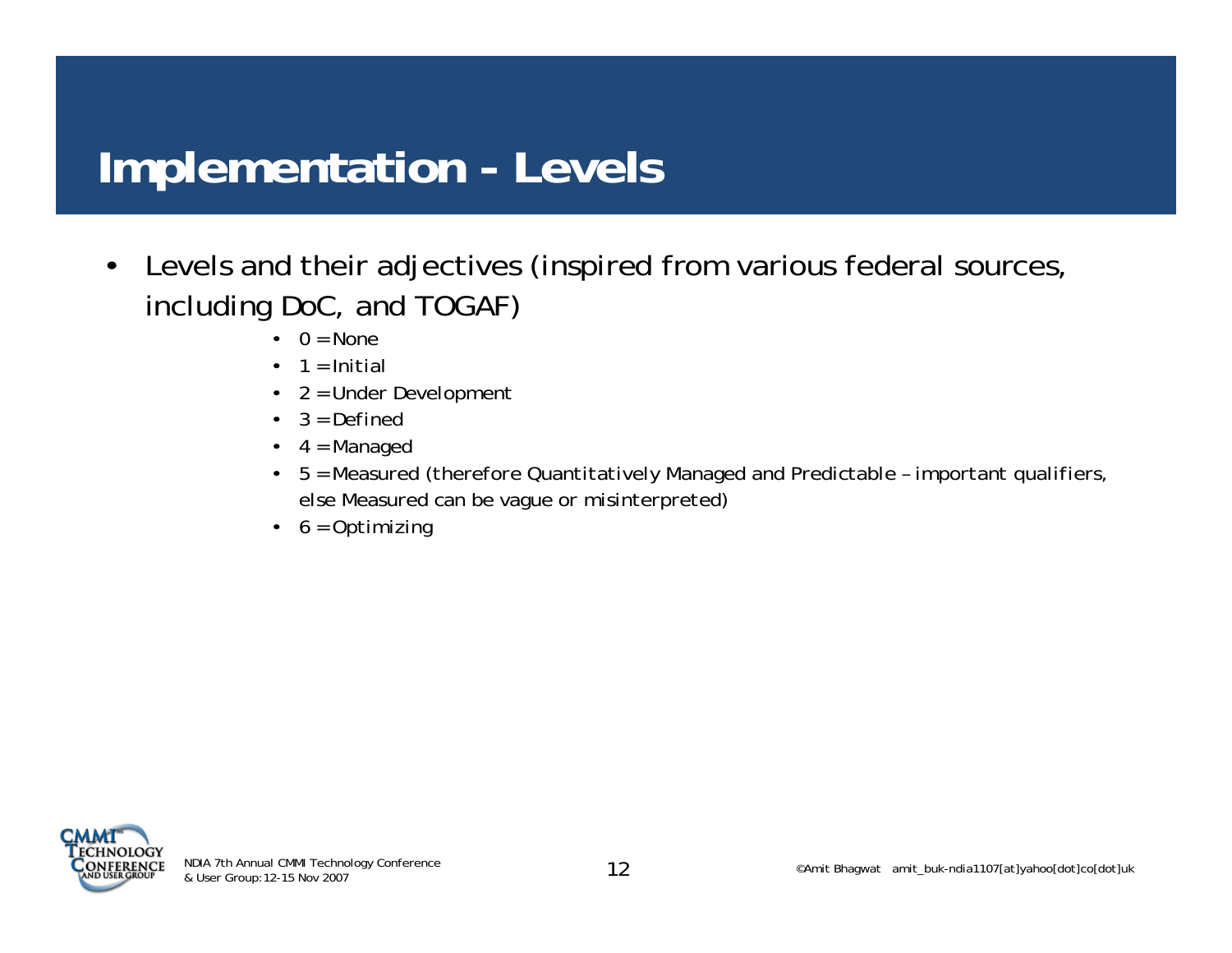# **Implementation**

- Each interviewee is shown the statements characterizing Practices Implementation for a PA and asked to state
	- *Which statements are true at the moment, provide evidence*
		- Statements are so worded that the next level statement would not be true without the previous level
	- *What subset of consecutive practice statements would they like (and realistically consider possible) to be true in the next 12 months, how*
	- *What priority (on a scale of 0-5, 5 being highest priority) would they give to improvement work on a process area in the next 12 months (this answer was also normalized for relative priority, un-normalized answers gave relative importance across groups)*

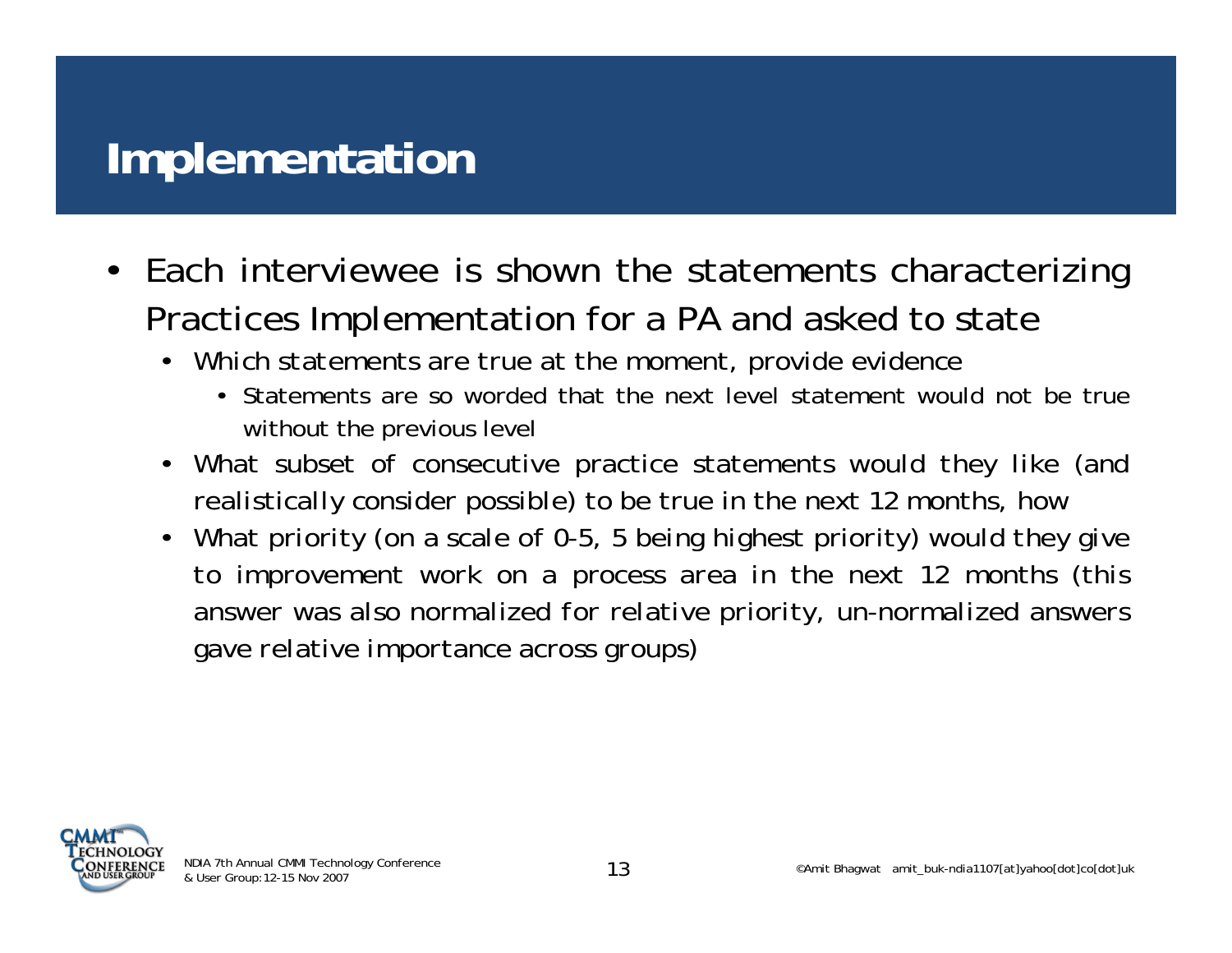# **Procedure**

- Practice statements were rated for their implementation as:
	- •*Fully Implemented (FI)*
		- Direct artifacts present and appropriate
		- Supported by indirect artifact and/or affirmation
		- No weaknesses noted
	- •*Largely Implemented (LI)*
		- Direct artifacts present and appropriate
		- Supported by indirect artifact and/or affirmation
		- One or more weaknesses noted
	- •*Partially Implemented (PI)*
		- Direct artifacts absent or judged inadequate
		- Artifacts or affirmations indicate some aspects of the practice are implemented
		- One or more weaknesses noted
	- •*Not Implemented (NI)*
- A capability level was considered achieved when all Practice statements under that Process Area that represented all levels, up to and including that level, were fully implemented
- A level was considered achieved conditionally when all Practice statements under that Process Area that represent all levels, up to and including that level, were fully or largely implemented; the condition being that weaknesses, noted in the verdict *Largely Implemented*, were eliminated

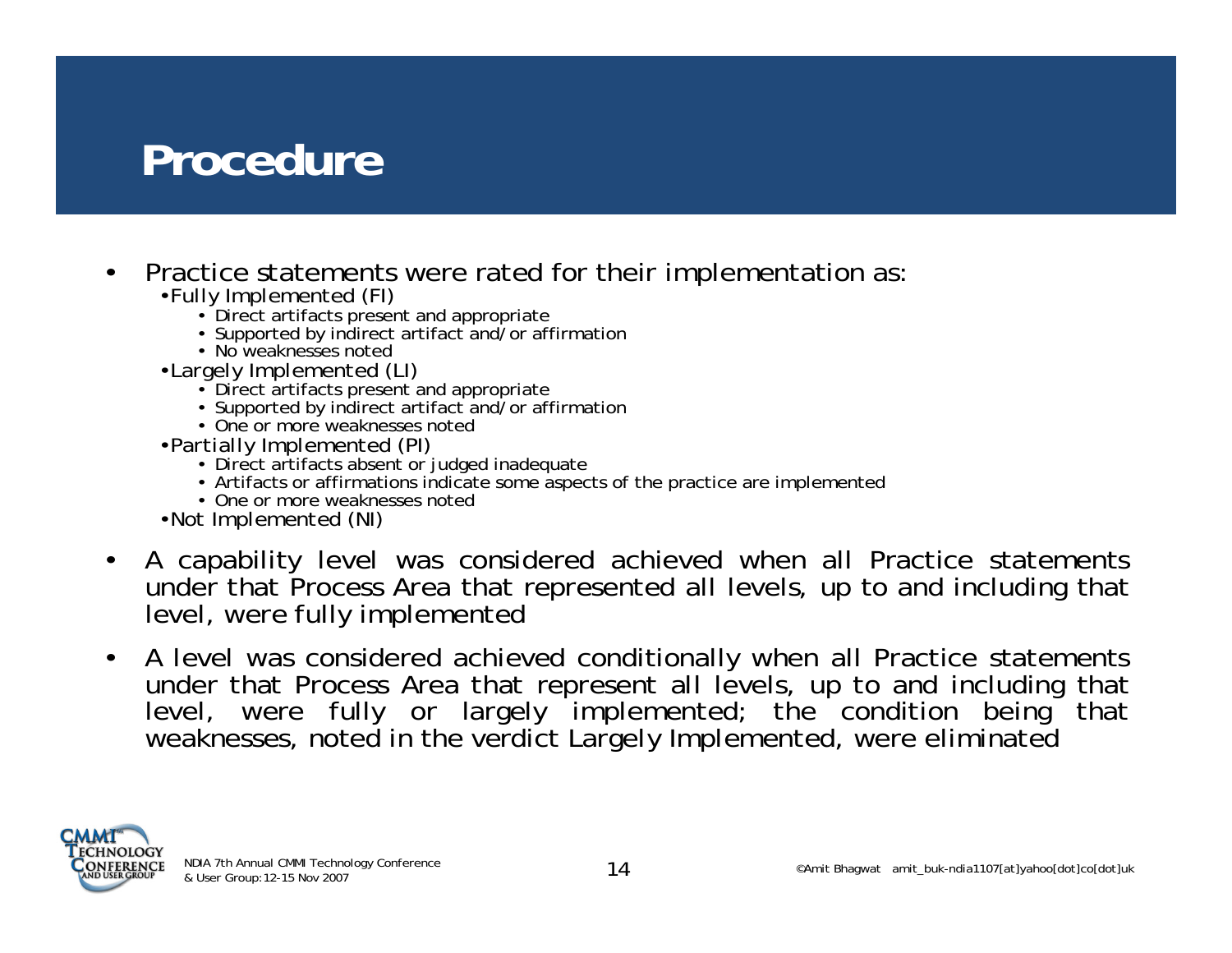

# **Results**

#### Presentation Approach

(All examples used here are illustrative and do not reflect actual results which are confidential)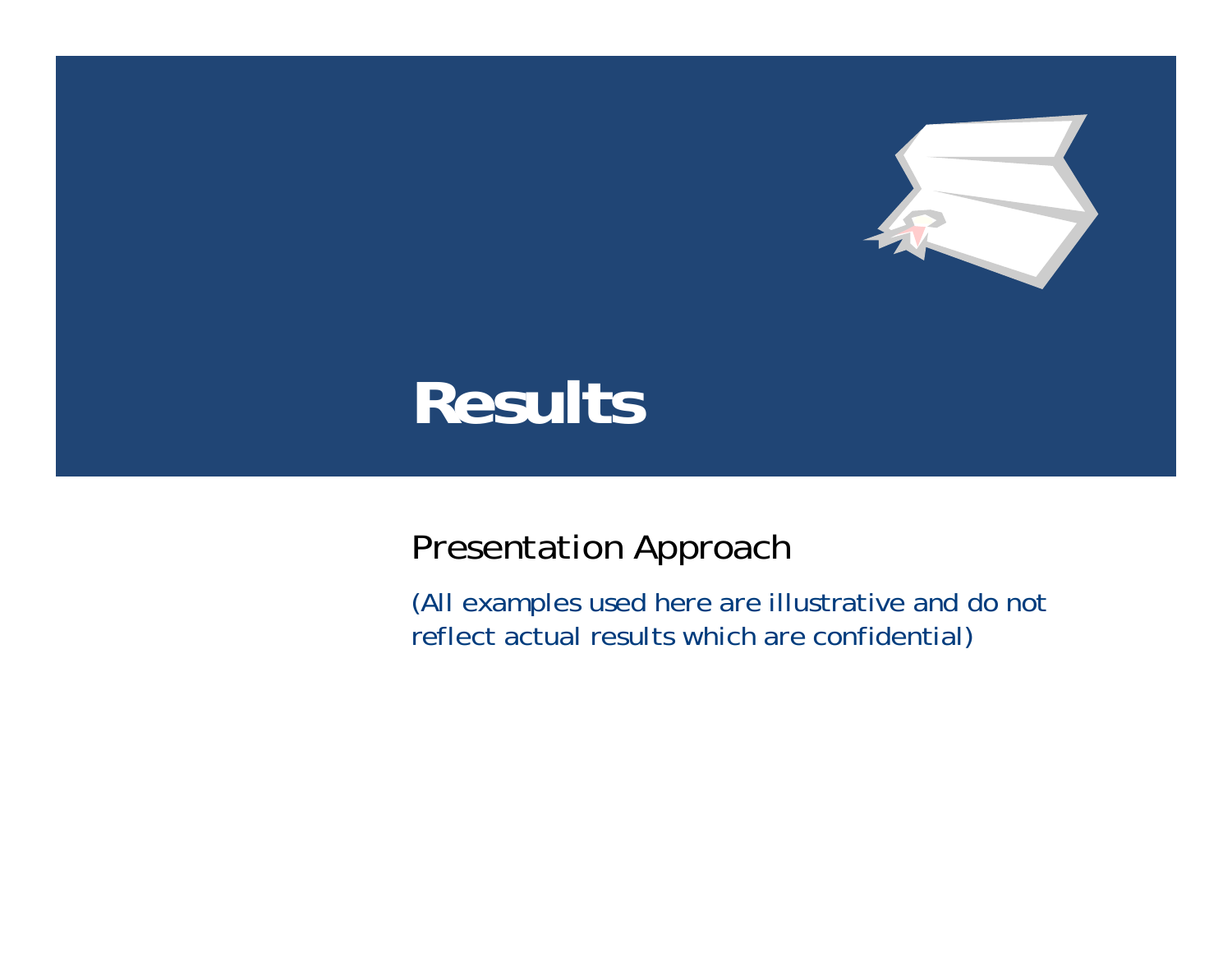# **Results were presented as**

- Grouped, PII-backed, averaged perception, aspiration and priority
	- *This was presented as indicator of self-discovery*
	- *This was emphasized as*
		- Only to be used for finding trends and level of self-understanding
		- Averaged fractional numbers not to be mistaken for 'fuzzy capability level'
- PII-backed verdict on capability of each PA along with summary of key weaknesses w.r.t. achieving next capability level, as presented by SME appraisers
- Dependency map across PAs
- A verdict on overall maturity, taking into account capability scores and PA dependencies
- Detailed improvement recommendations and priorities for each PA
- A roadmap detailing temporal progression through improvements across various aspects of PA
- Detailed steps for each roadmap section
- Recommendations on future EA appraisal

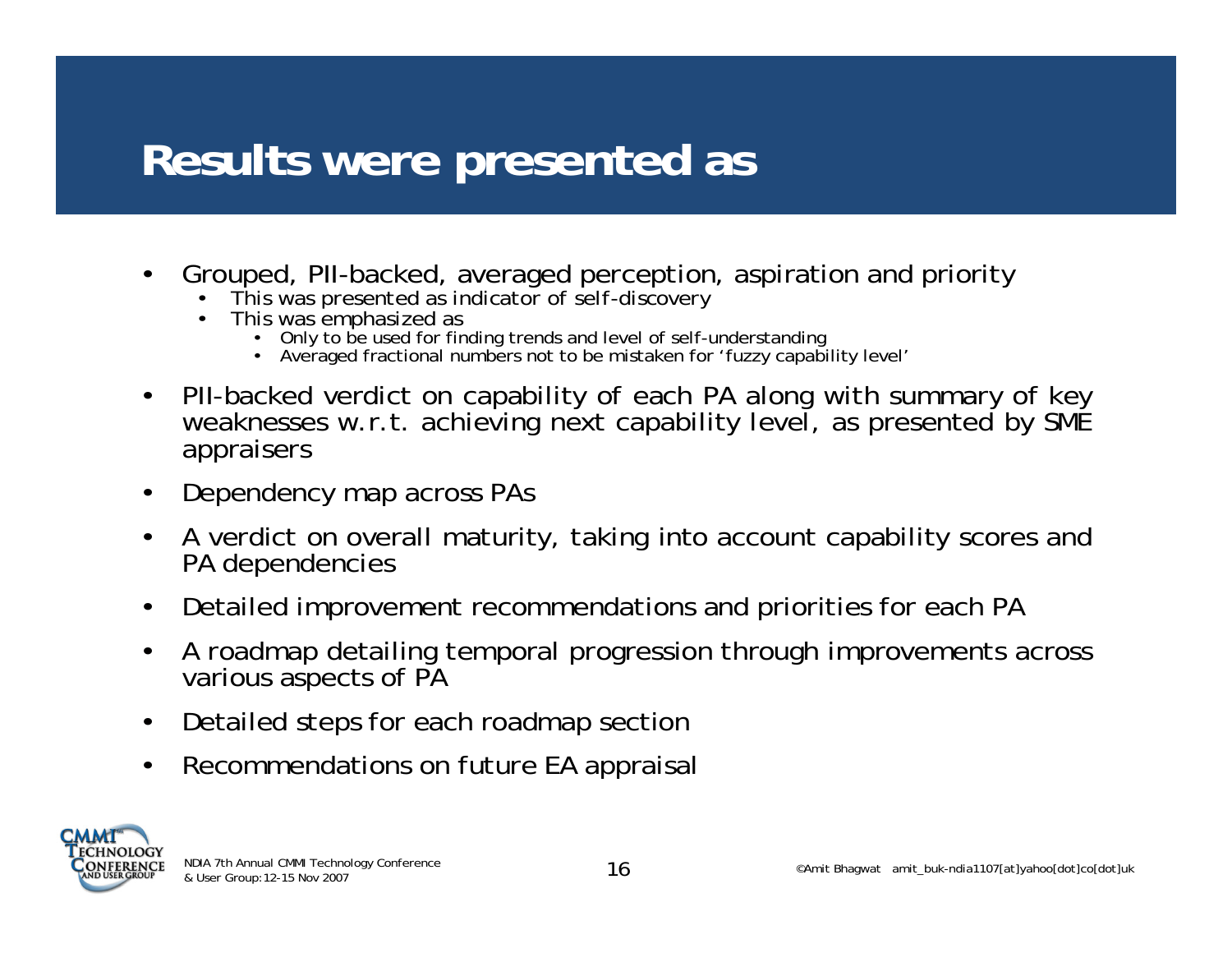### **Grouped, PII-backed, averaged perception, aspiration and priority (illustration, not actual)**

**Averaged Scores**





NDIA 7th Annual CMMI Technology Conference and the state of the state of the Samit Bhagwat amit\_buk-ndia1107[at]yahoo[dot]co[dot]uk & User Group:12-15 Nov 2007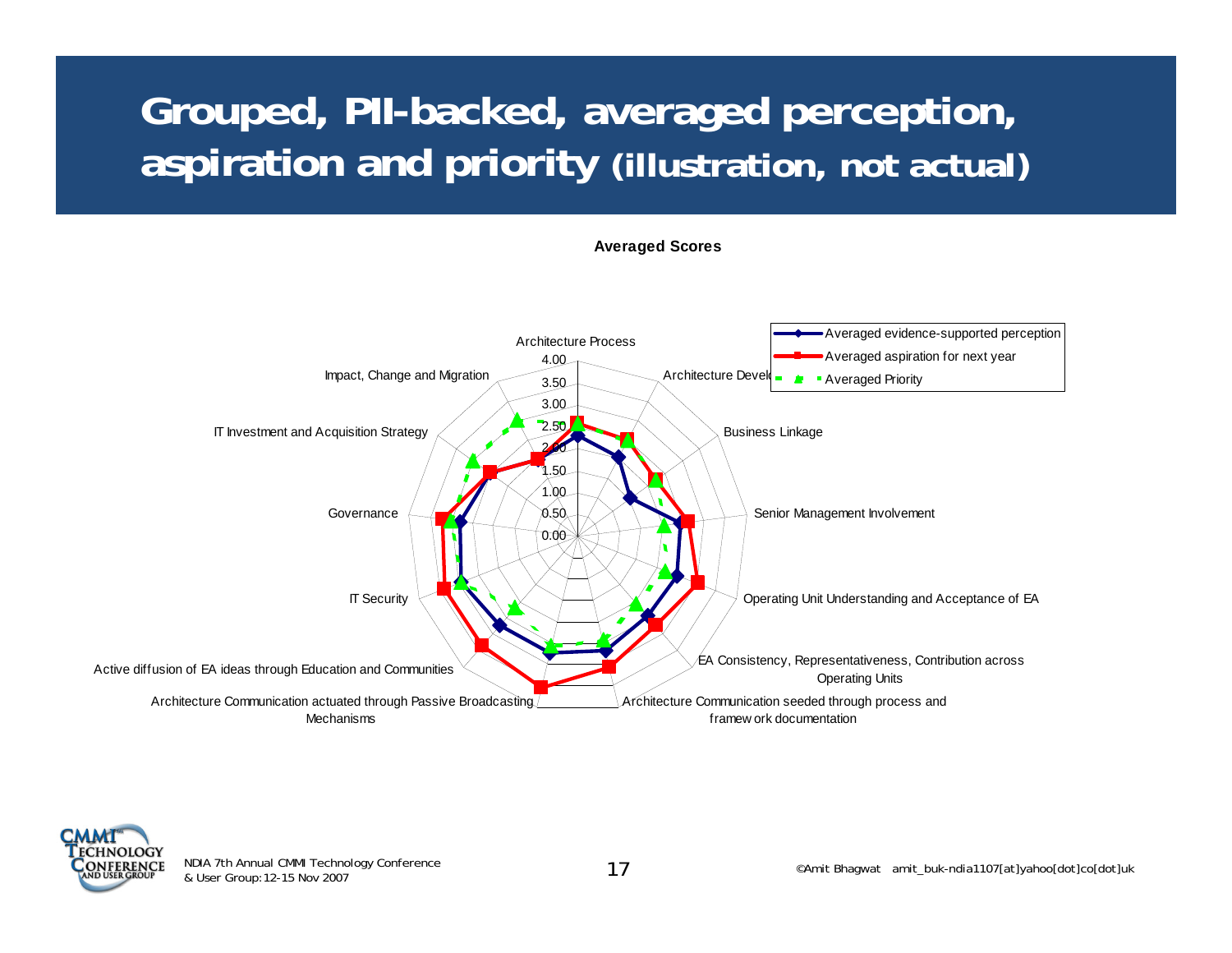#### **Perception by Groups (illustration, not actual)**

**Average Perceived Scores by Groups**





NDIA 7th Annual CMMI Technology Conference<br>
& User Group:12-15 Nov 2007<br>
& User Group:12-15 Nov 2007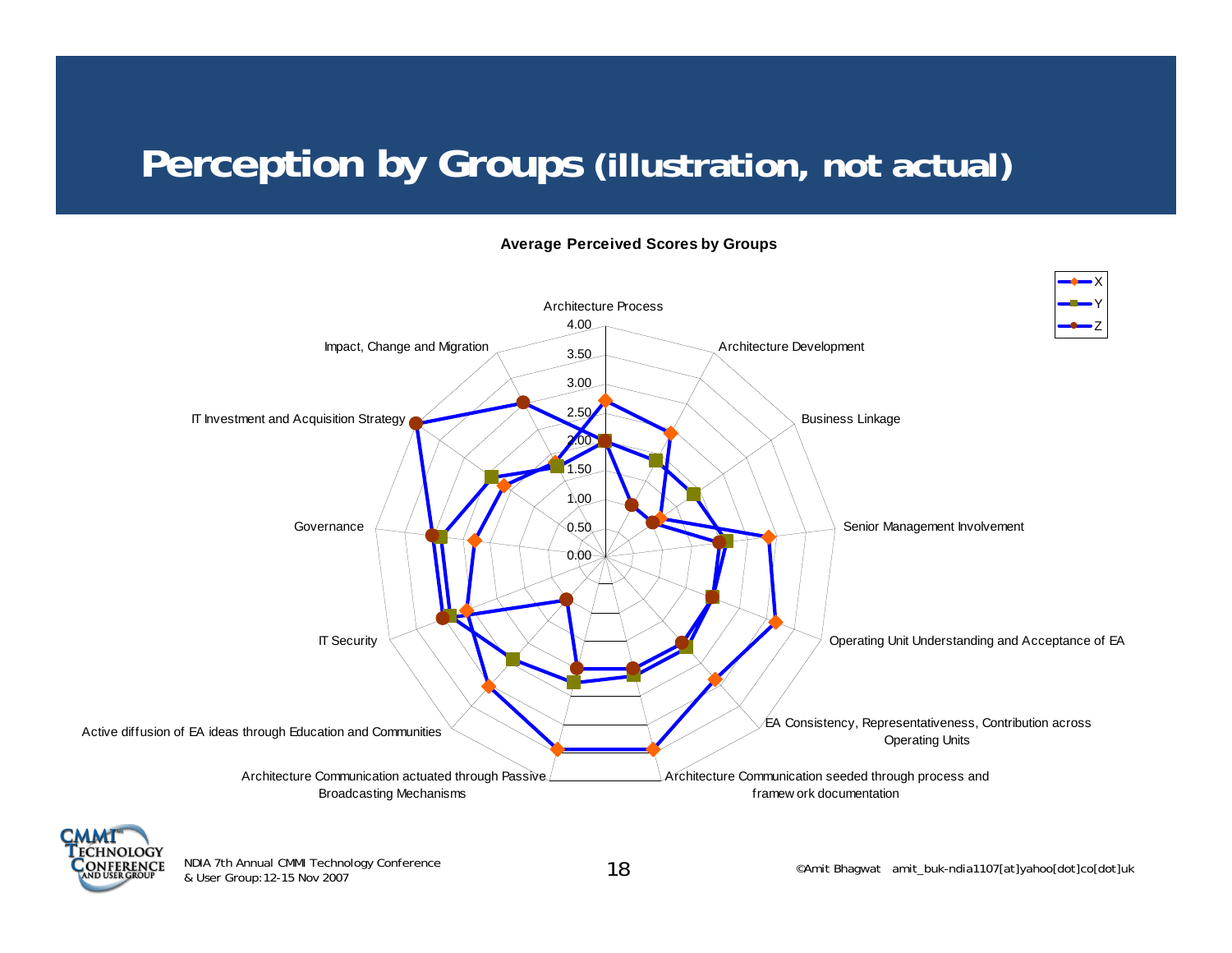### **Aspiration by Groups (illustration, not actual)**







NDIA 7th Annual CMMI Technology Conference and the state of the state of the state of the SAMI Technology Conference and the state of the SAMI Technology Conference and the state of the SAMI Technology Conference and the S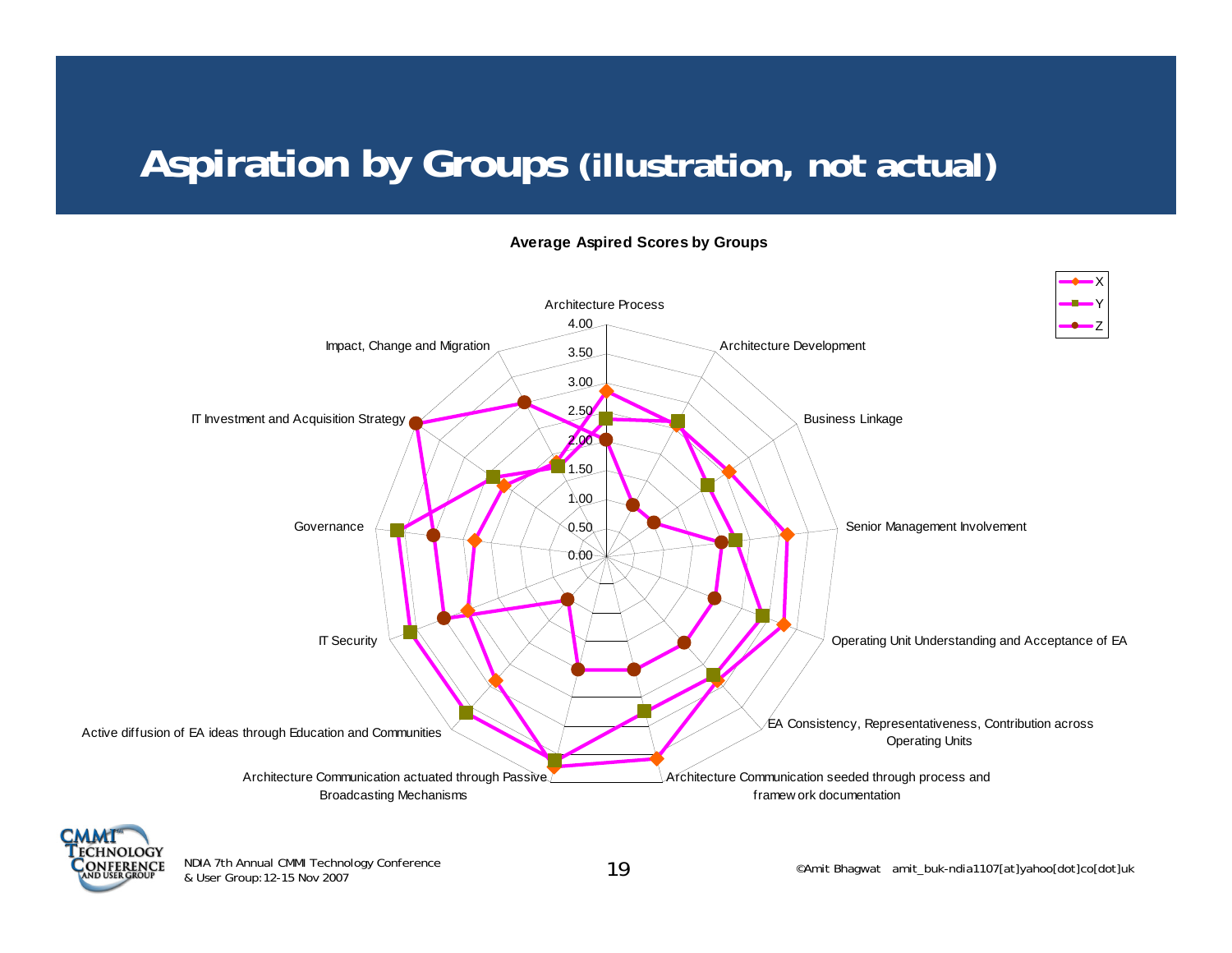# **Priority by Groups (illustration, not actual)**

#### **Average Perceived Priorities by Groups**





NDIA 7th Annual CMMI Technology Conference<br>& User Group:12-15 Nov 2007<br>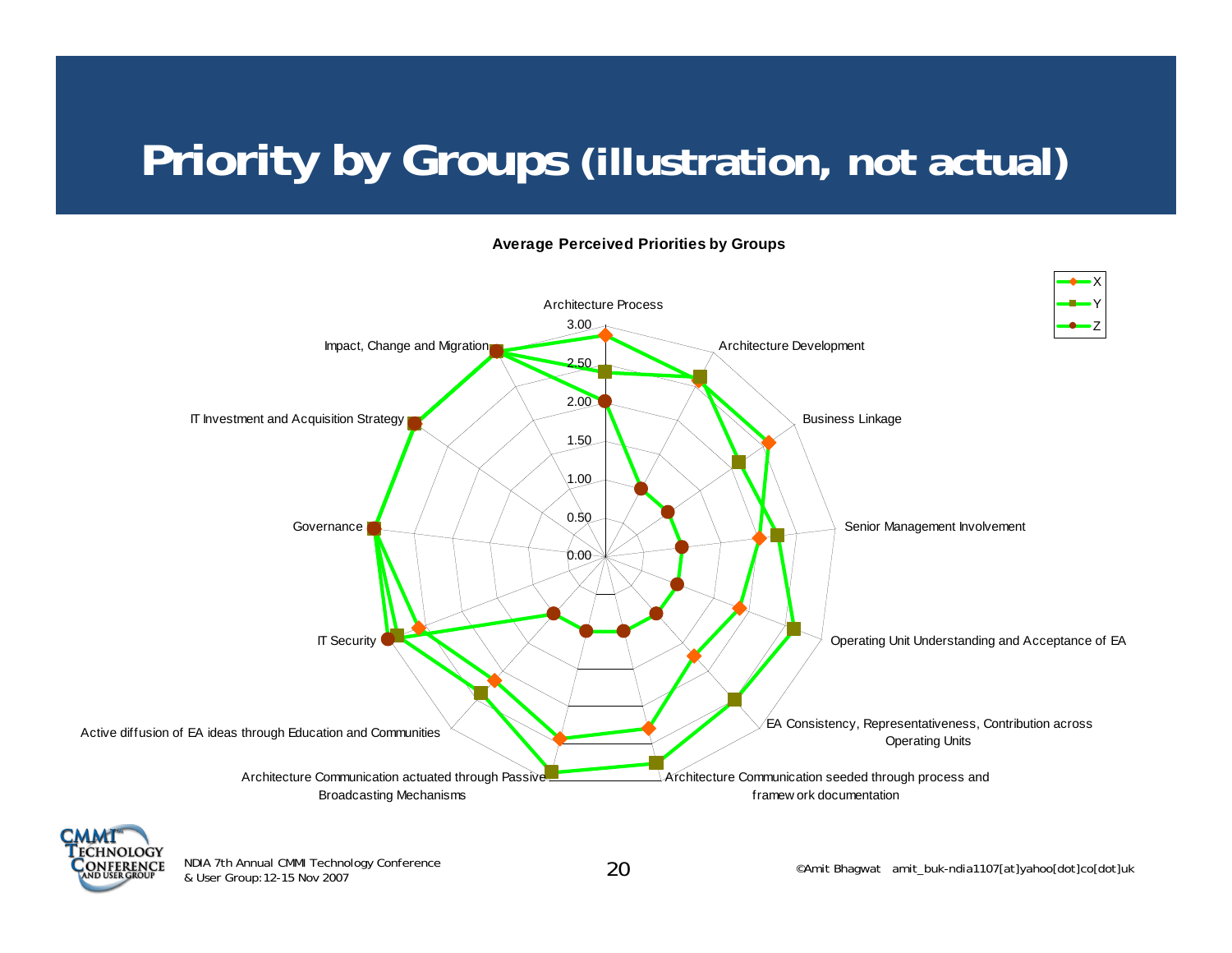

# **Results**

Substantiated Levels (illustration, not actual)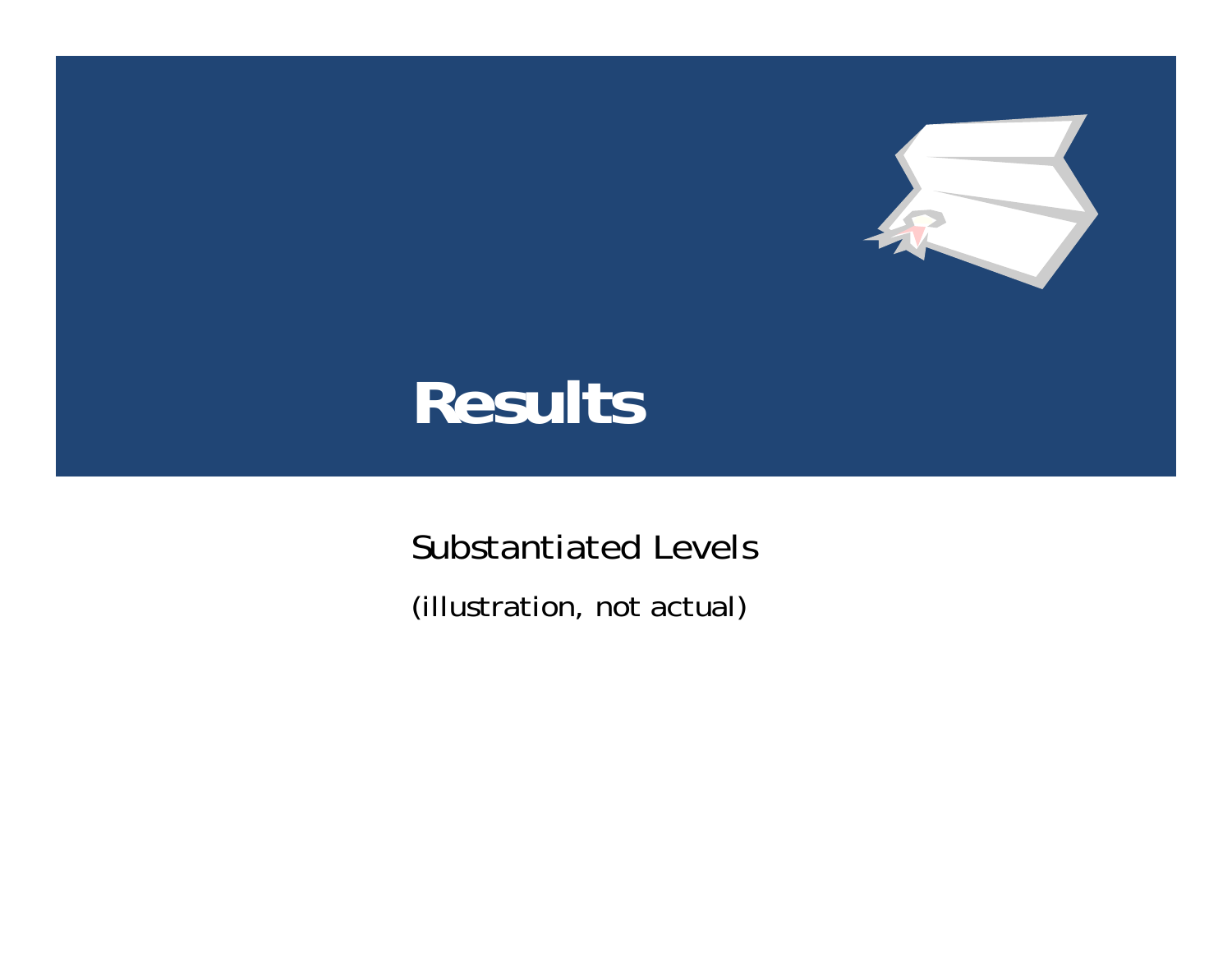# **PIIs Indicate (illustration, not actual)**

| <b>Process Area</b>                    | Verdict                        | Most Notable Aspect to<br>Focus on            |
|----------------------------------------|--------------------------------|-----------------------------------------------|
| <b>Architecture Process</b>            | Defined,<br>with<br>weaknesses | Process flows, client group processes         |
| Architecture Development               | <b>Under Development</b>       | Requirements                                  |
| $\cdots$                               | $\cdots$                       | $\cdots$                                      |
| <b>IT Security</b>                     | with<br>Defined,<br>weaknesses | Staffing and cross-unit dialogue              |
| Governance                             | with<br>Defined.<br>weaknesses | Make policies and dispensation transparent    |
| IT Investment and Acquisition Strategy | <b>Under Development</b>       | Business process analysis, portfolio approach |
| Impact, Change and Migration           | Initial                        | Role definition and Infrastructure            |

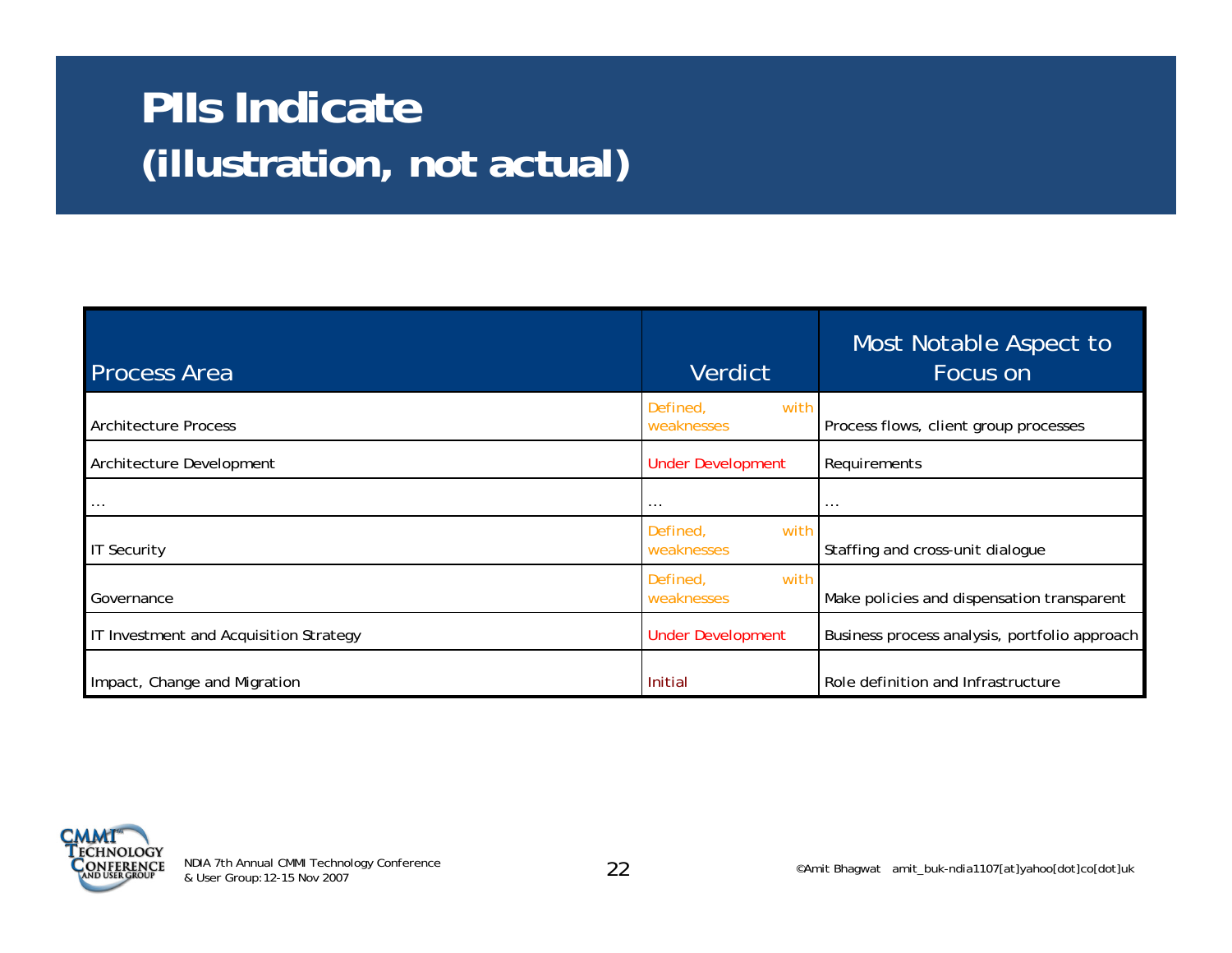

# **Results**

Process Areas (illustration, not actual)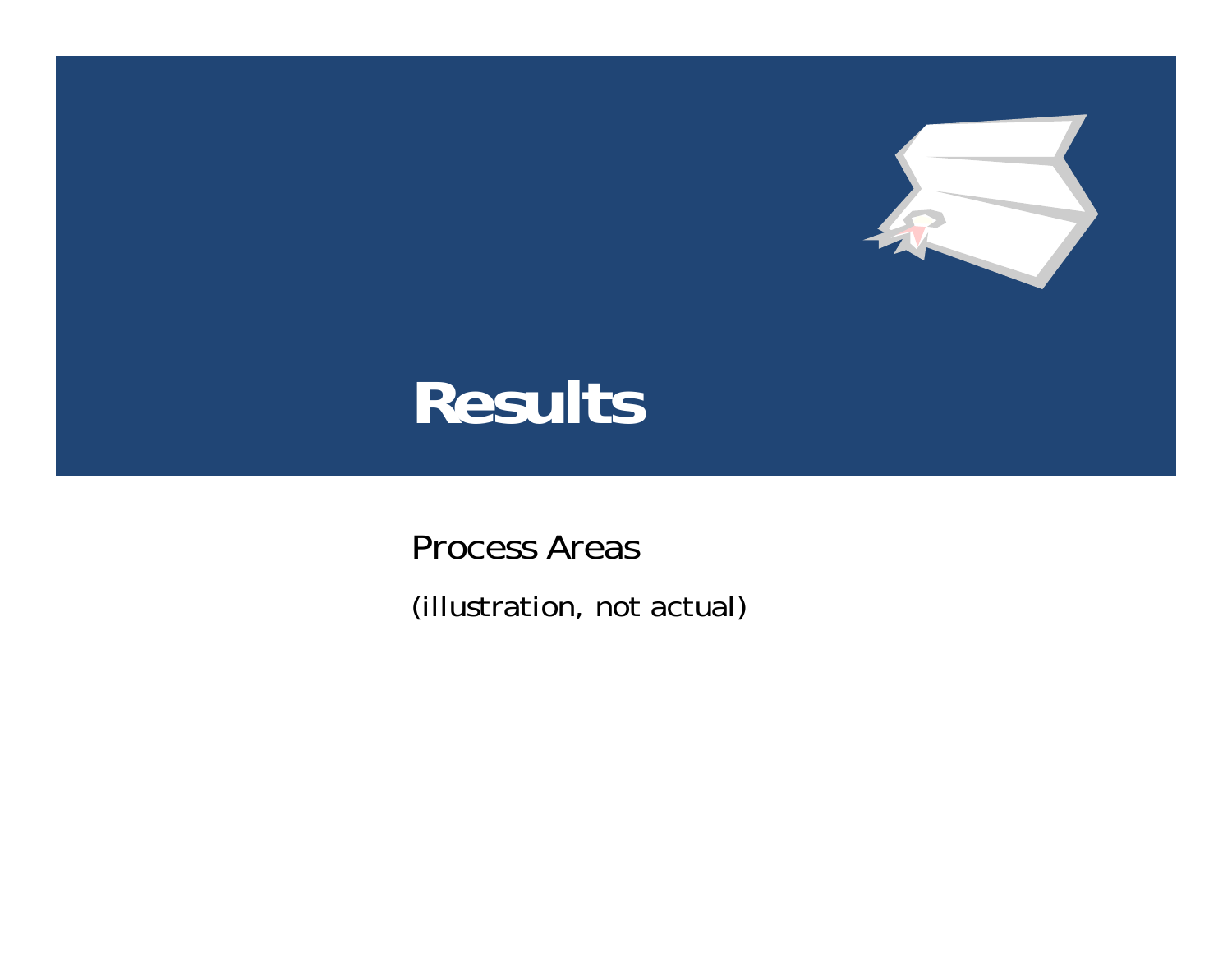#### **Architecture Process (illustration, not actual)**

- Key weaknesses
	- *Whereas a framework and compliance structure exists, the framework is not necessarily realized / extended into each business unit*
	- *Documentation wordy and representations Lego-based, thus limited sense of interaction / process*
- Areas to focus on through the next 12 months
	- *Go beyond Architecture building block blueprint and try to model functional flows in and across business unit systems*
	- *Create more specific checkpoints as part of the compliance regime to help business units deliver on non-functional requirements. Consider developing non-functional specializations (similar to security, already in place though under-resourced)*
	- *Work with business and associated client IT groups to model business and identify patterns in business processes*
	- *Develop full-fledged architecture process relevant to specific business units while keeping a mapping with the EA framework*

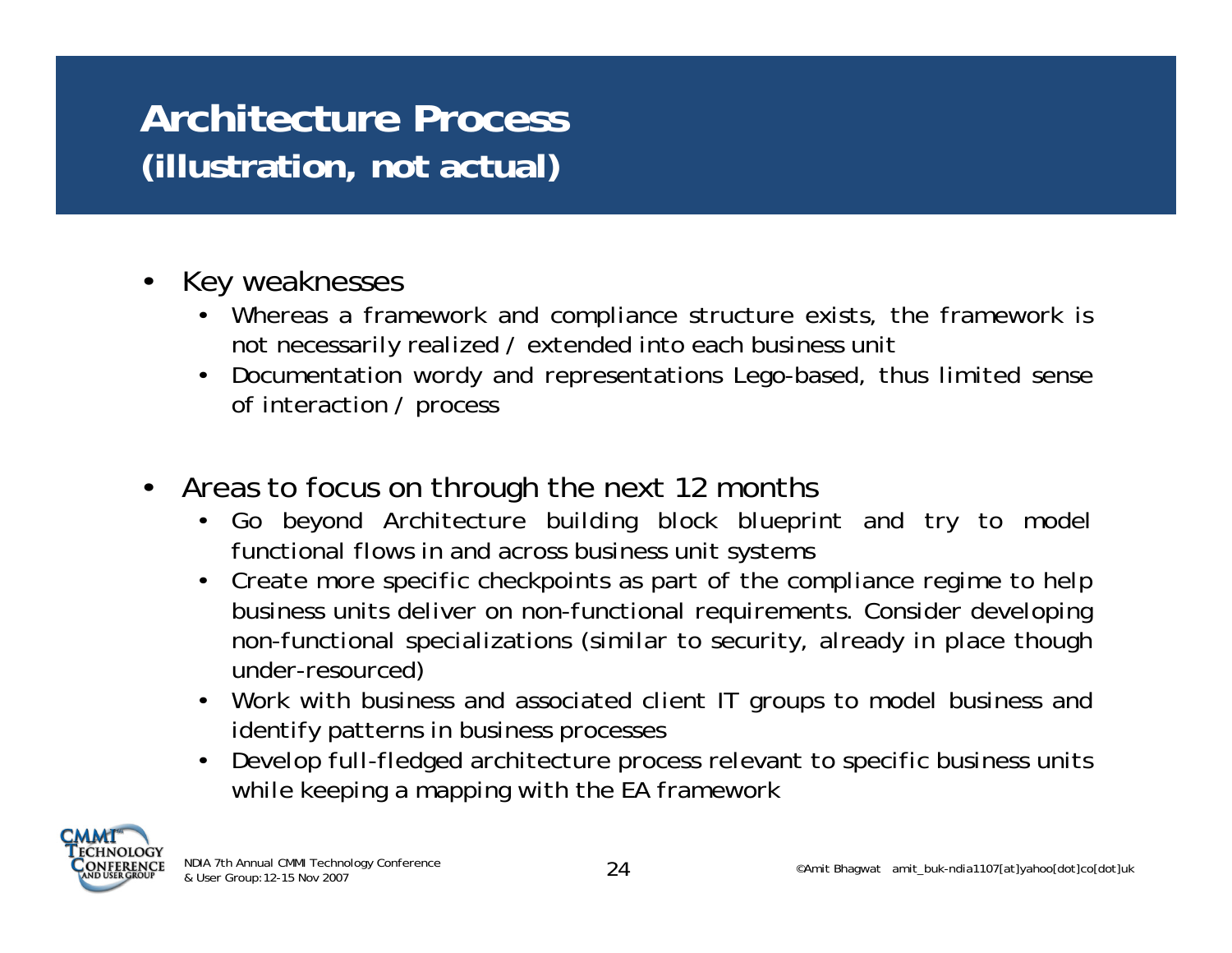#### **Architecture Development (illustration, not actual)**

- Key weaknesses
	- *The axel of the ADM wheel requirement (definition, management, development) is weak and does not always link to Architecture Development*
- Areas to focus on through the next 12 months
	- *Requirement Management (granularity, quantification, traceability, hierarchy, dependency)*
	- *Requirement to Architecture Linkage*
		- Requirement modeling & development
	- *Requirement to Governance Linkage*



NDIA 7th Annual CMMI Technology Conference  $25$   $25$  expanding the Magwat amit\_buk-ndia1107[at]yahoo[dot]co[dot]uk  $\,$  8 User Group:12-15 Nov 2007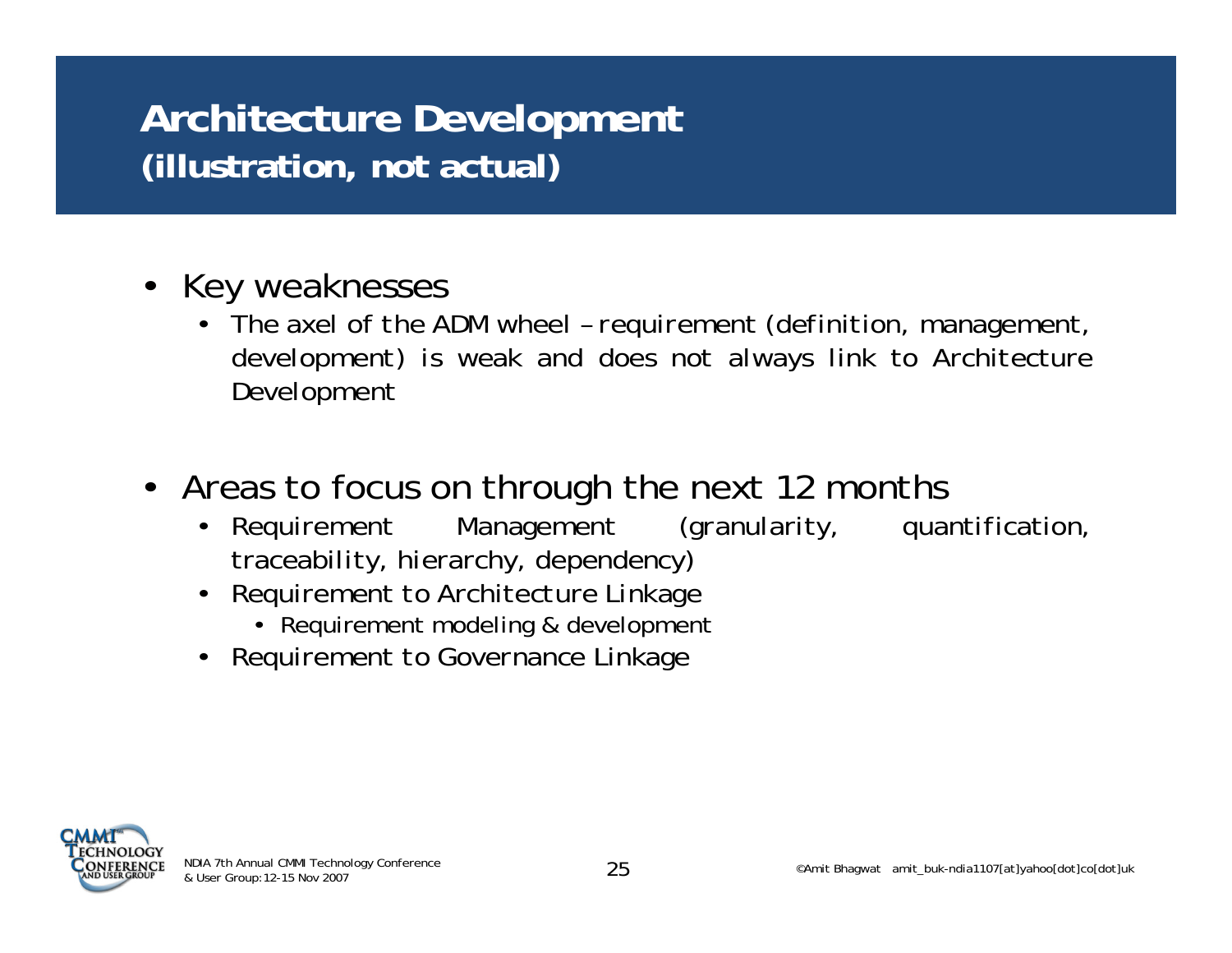#### **Impact, Change and Migration (illustration, not actual)**

- This area is at Initial level, thus weak overall
- Areas to focus on through the next 12 months
	- *Define roles associated with Configuration and Change Management*
	- *Establish Impact assessment (which may involve ADM for architecturally significant changes) and CCM processes*
	- *Establish dependable CCM infrastructure*
	- *Identify configurable items*

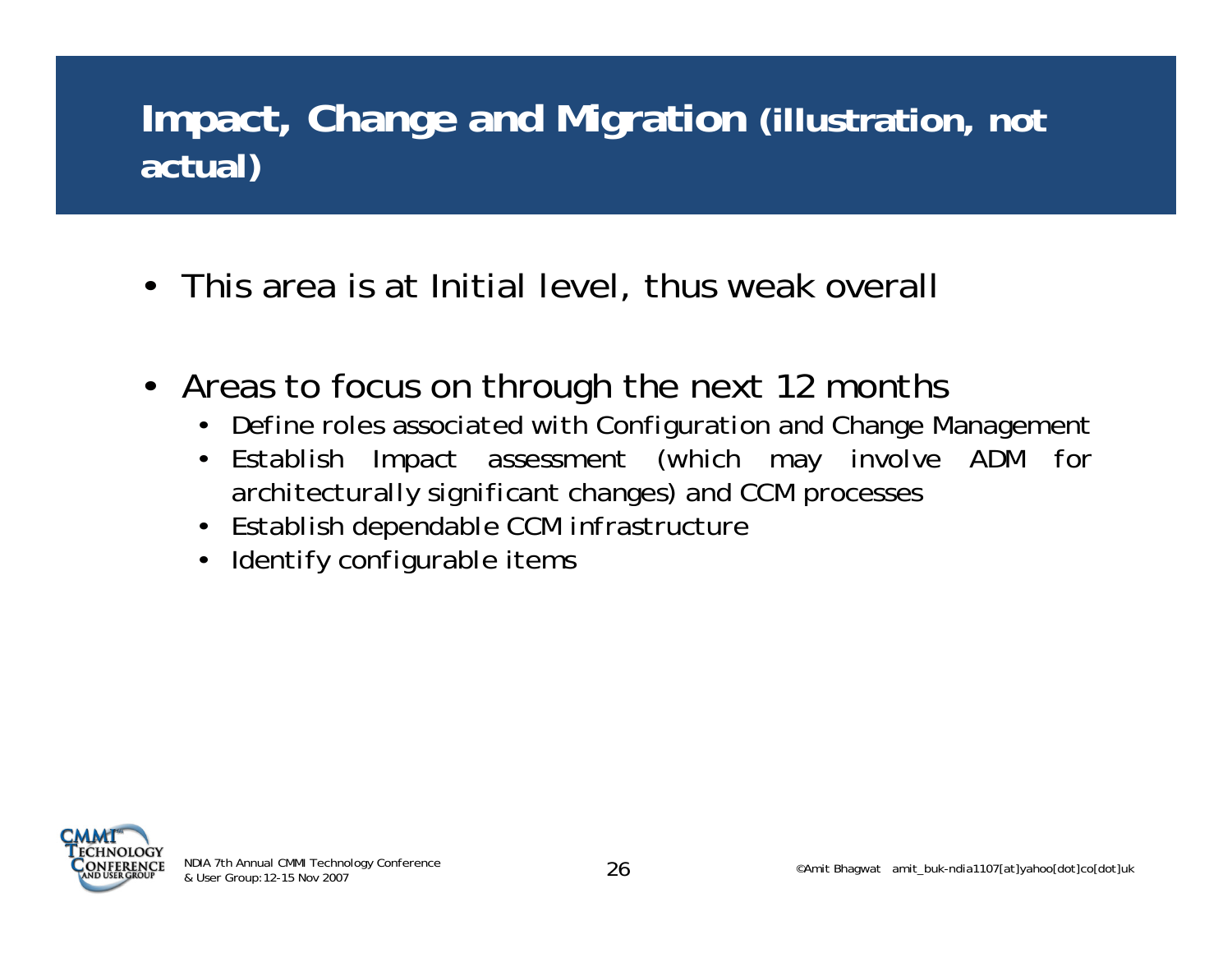

# **Results**

Roadmap & Priorities (illustration, not actual)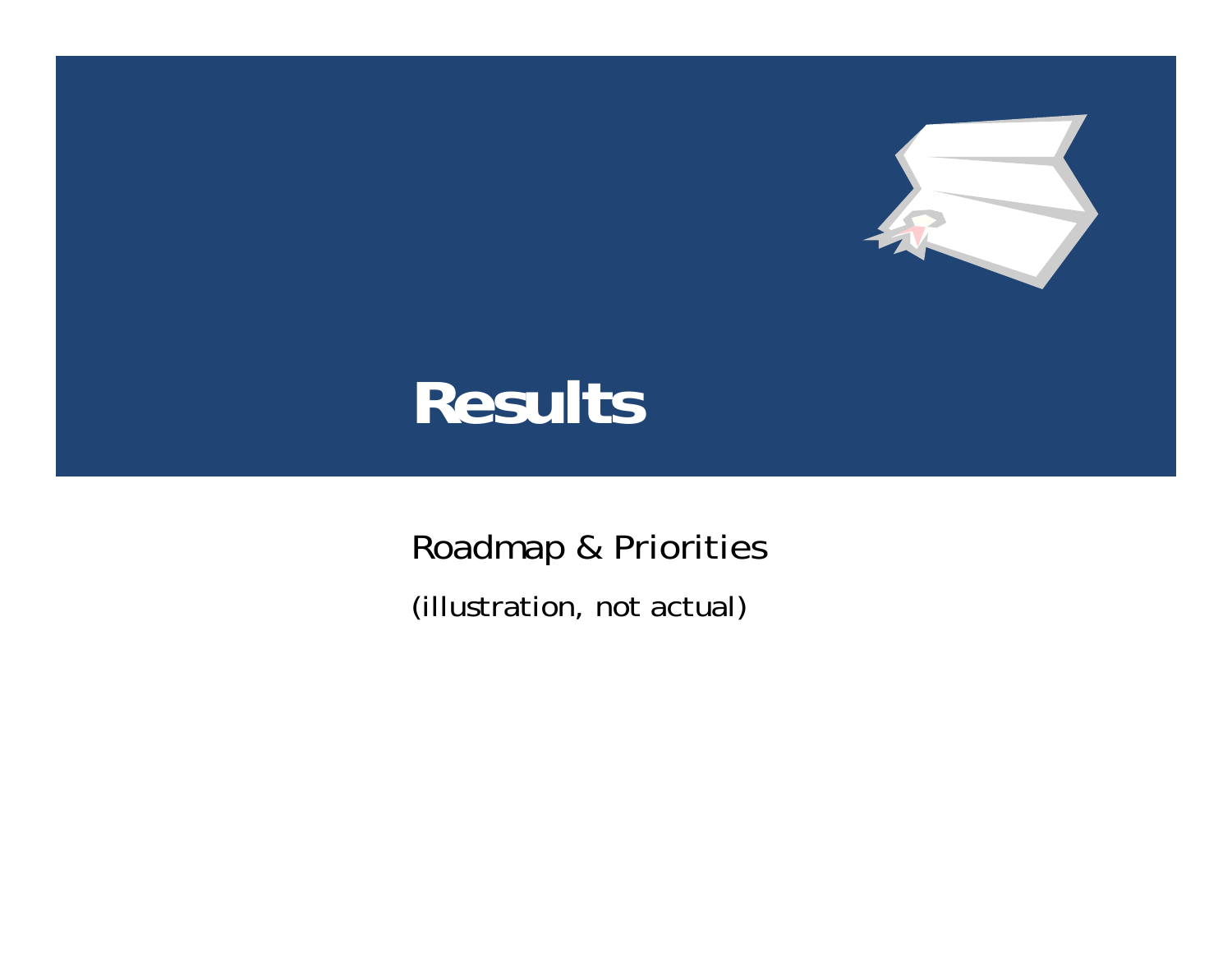# **Roadmap (illustration, not actual)**







#### **Build strategic capability within the team and benchmark it periodically**



NDIA 7th Annual CMMI Technology Conference<br>& User Group:12-15 Nov 2007<br>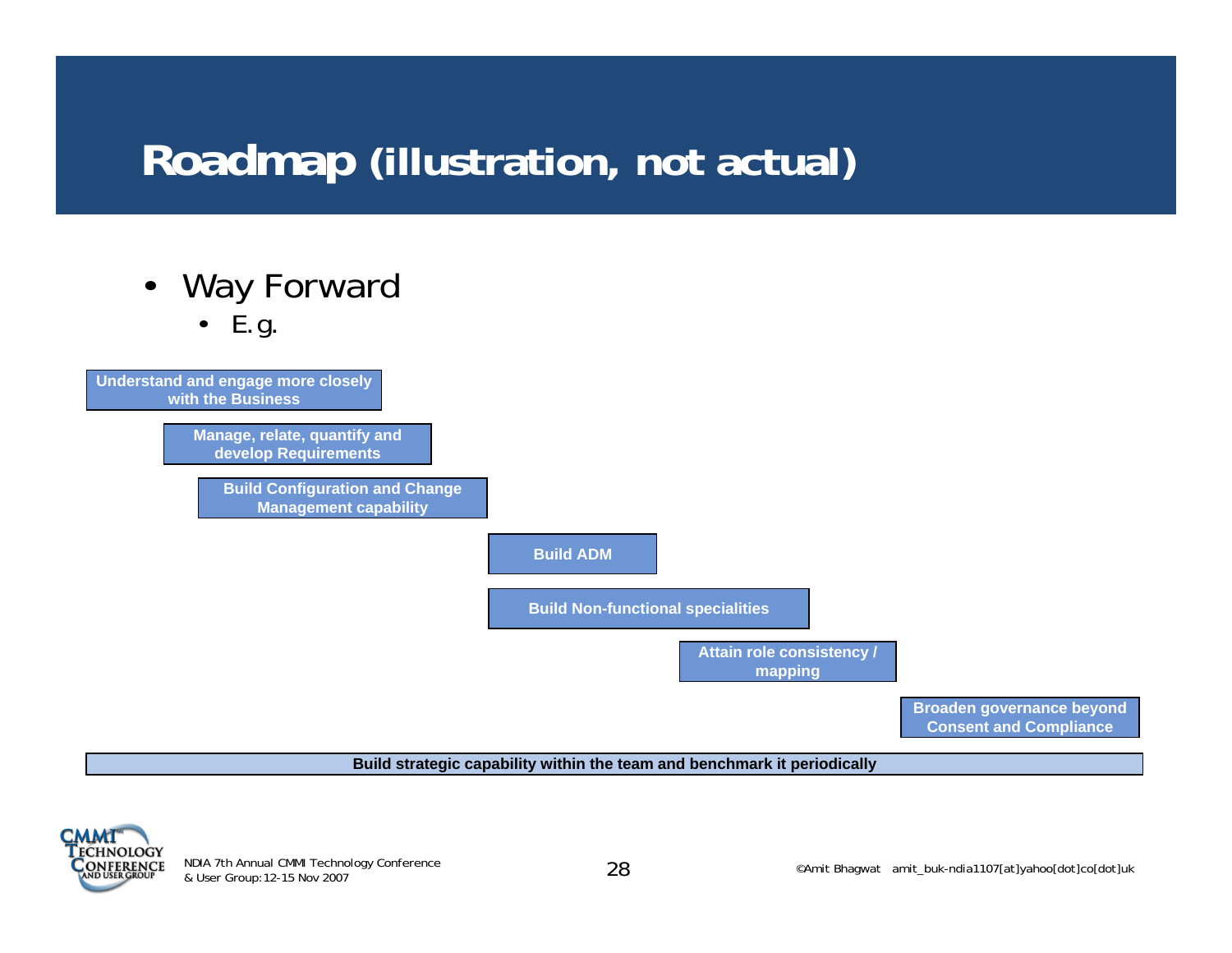# **Understand and Engage more closely with the Business (illustration, not actual)**

- **Observations** 
	- *The assessment indicates significant change in perception across groups (X, Y, Z)*
	- *Business is deeply federated and susceptible to changes effected by volatile political will*
	- *Architecture groups are thin on business / system behavior engineering and NFRs*
	- *Architecture teams are business-enablers, but can lead structured analysis*
	- *…*
- Actions
	- *Engage more closely with the business on Architecture Communication, including Education and Communities*
	- *…*
	- *Look for patterns in business processes and be willing to develop cloned services owned by business units (where budget will come more readily for the* α *prototype), rather than common services with central ownership*

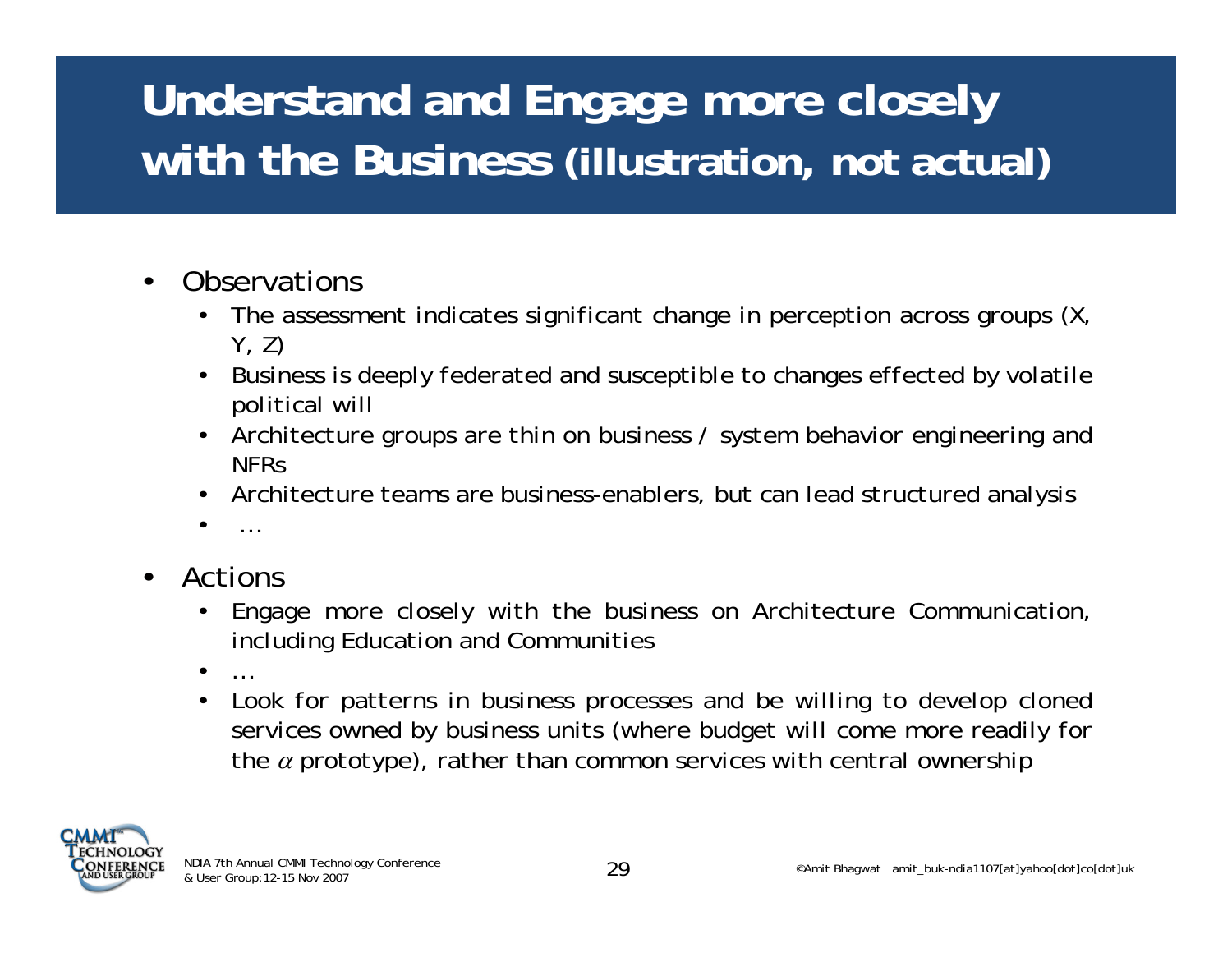#### Business Architecture **(illustration, not actual)**

- Consider
	- *How the business (or various business lines) is used by its user*
	- *What improvements / additional facilities are likely in this usage*
- Define and own jointly with the Business
	- *Key business abstraction boundaries, entities, processors*
	- *Business scenarios*
	- *Business patterns*
	- *Business component & services*
- Analyze
	- *How what the business is for, maps to how it does what it does*
- Consider with the Business scope for
	- *Business Reengineering*
	- *Business Automation*
	- *Business process Reusability*
	- *Improved Governance*

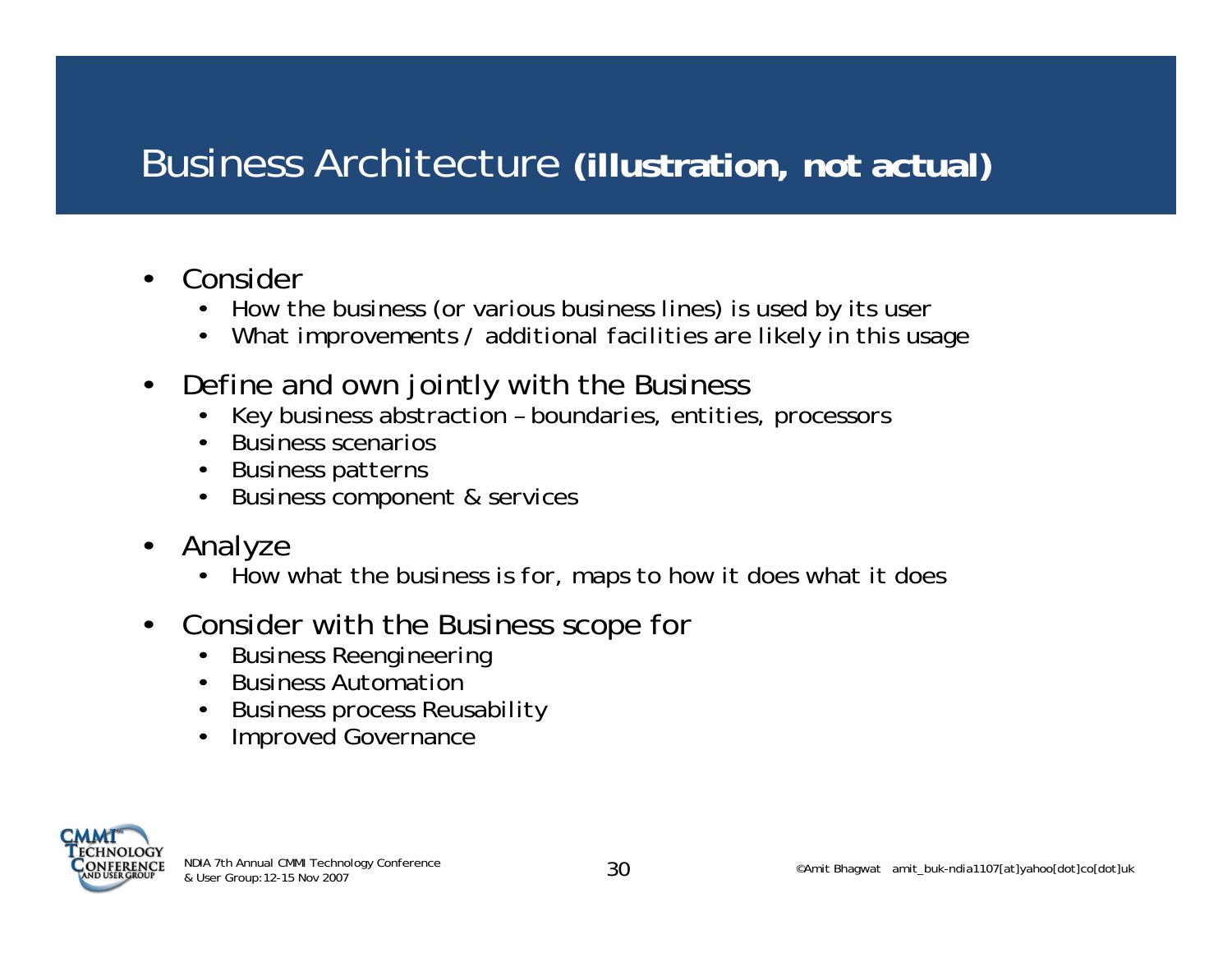# **Conclusion**



- Effectiveness of Appraisal depends on
	- *Clear objectives communicated and owned across the organization being appraised*
	- *Clarity, sufficiency of definition and repeatability of the appraisal mechanism*
	- *Objectivity coupled with pragmatism*
	- *Dependencies across Process Areas and Practices and their cumulative effect taken into account*
	- *Results presented with different perspectives, purposes and granularity*
	- *Results fed into strategy and reflected in improvement roadmap*